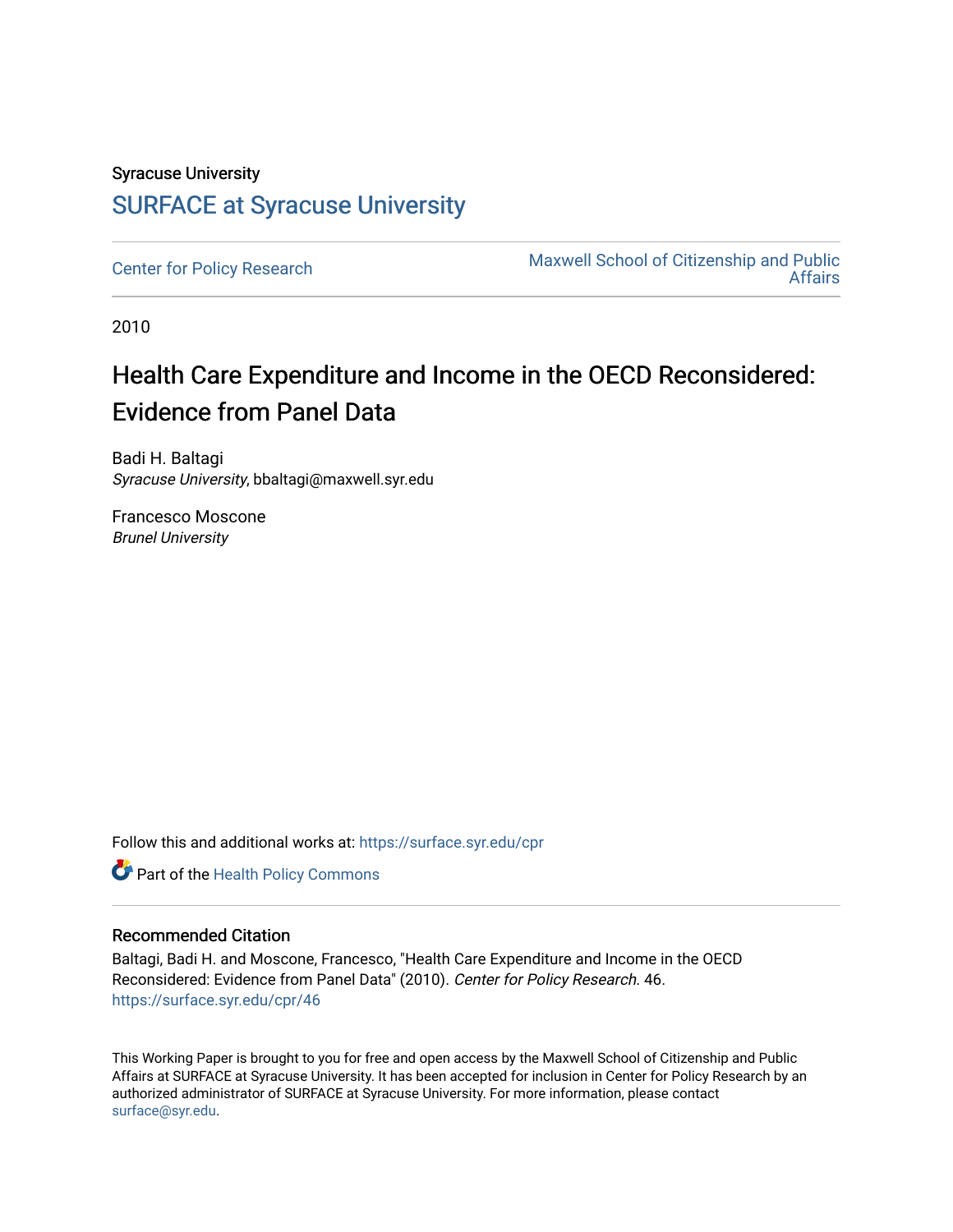**ISSN: 1525-3066** 

**Center for Policy Research Working Paper No. 120**

**HEALTH CARE EXPENDITURE AND INCOME IN THE OECD RECONSIDERED: EVIDENCE FROM PANEL DATA**

**BADI H. BALTAGI AND FRANCESCO MOSCONE**

**Center for Policy Research Maxwell School of Citizenship and Public Affairs Syracuse University 426 Eggers Hall Syracuse, New York 13244-1020 (315) 443-3114 | Fax (315) 443-1081 e-mail: ctrpol@syr.edu** 

**January 2010** 

**\$5.00** 

Up-to-date information about CPR's research projects and other activities is available from our World Wide Web site at **www-cpr.maxwell.syr.edu.** All recent working papers and Policy Briefs can be read and/or printed from there as well.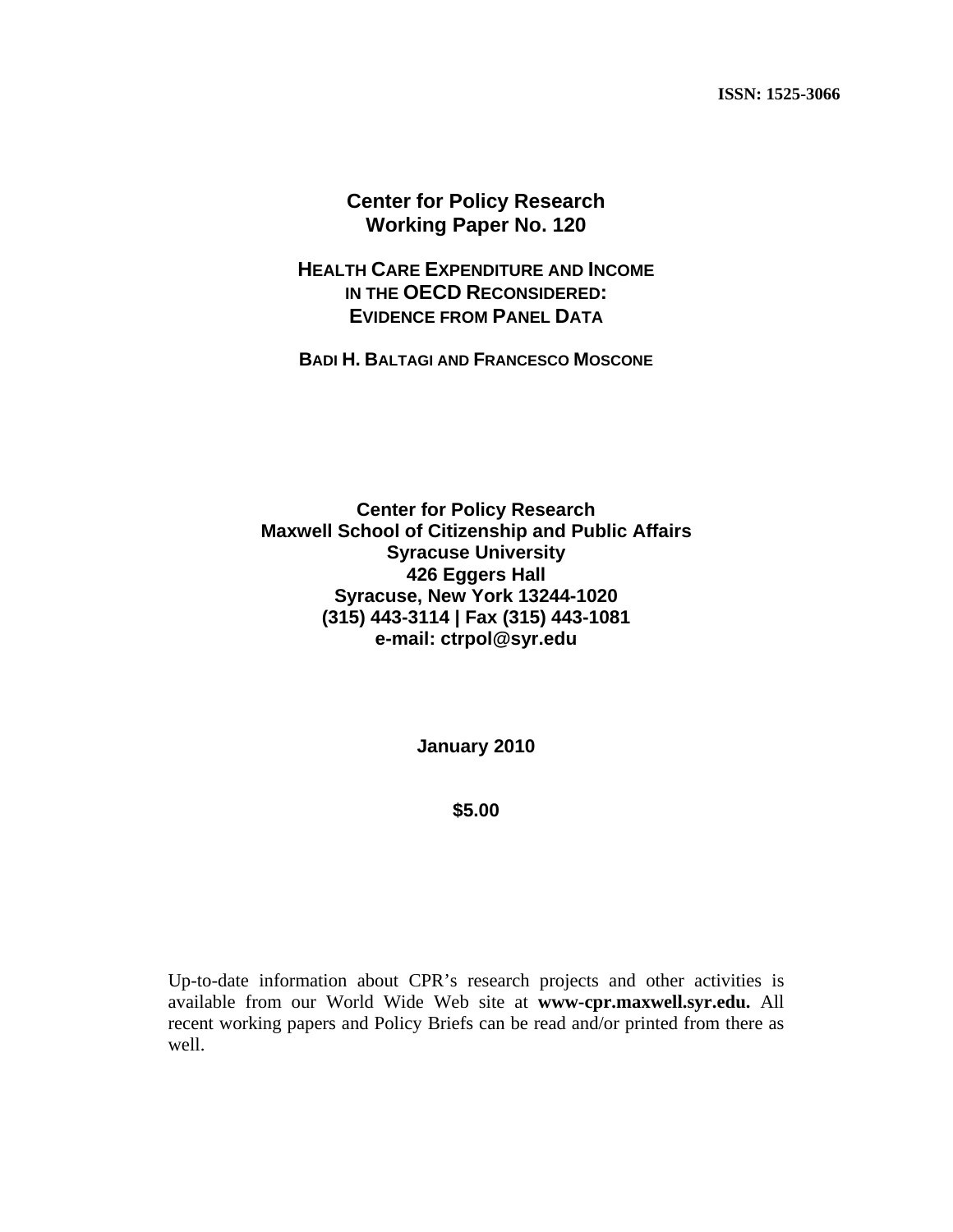# **CENTER FOR POLICY RESEARCH – Fall 2009**

**Christine L. Himes, Director Maxwell Professor of Sociology** 

# **Associate Directors**

Margaret Austin Associate Director Budget and Administration

Douglas Wolf **Contract Contract Contract Contract Contract Contract Contract Contract Contract Contract Contract Contract Contract Contract Contract Contract Contract Contract Contract Contract Contract Contract Contract C** 

Gerald B. Cramer Professor of Aging Studies Professor of Economics and Public Administration Associate Director, Aging Studies Program Associate Director, Metropolitan Studies Program

## **SENIOR RESEARCH ASSOCIATES**

| Robert Bifulco  Public Administration           |  |
|-------------------------------------------------|--|
| Leonard Burman  Public Administration/Economics |  |
|                                                 |  |
| Thomas Dennison  Public Administration          |  |
| William Duncombe  Public Administration         |  |
|                                                 |  |
| Deborah Freund Public Administration/Economics  |  |
| Madonna Harrington Meyer Sociology              |  |
| William C. Horrace Economics                    |  |
|                                                 |  |
|                                                 |  |
| Sharon Kioko Public Administration              |  |
|                                                 |  |
|                                                 |  |

| Len Lopoo  Public Administration      |
|---------------------------------------|
|                                       |
|                                       |
|                                       |
| John Palmer Public Administration     |
| David Popp Public Administration      |
| Christopher Rohlfs Economics          |
|                                       |
| Ross Rubenstein Public Administration |
|                                       |
| Margaret Usdansky Sociology           |
| Michael Wasylenko  Economics          |
| Jeffrey WeinsteinEconomics            |
|                                       |
|                                       |

# **GRADUATE ASSOCIATES**

| Charles Alamo  Public Administration     |  |
|------------------------------------------|--|
| Matthew Baer Public Administration       |  |
|                                          |  |
| Christian Buerger  Public Administration |  |
|                                          |  |
| Il Hwan Chung  Public Administration     |  |
| Kevin Cook Public Administration         |  |
| Katie Francis  Public Administration     |  |
|                                          |  |
|                                          |  |
| Clorise Harvey  Public Administration    |  |
| Douglas Honma  Public Administration     |  |
|                                          |  |
|                                          |  |

| Hee Seung Lee  Public Administration |
|--------------------------------------|
|                                      |
|                                      |
| Phuong Nguyen  Public Administration |
|                                      |
| Leslie Powell  Public Administration |
| Kerri Raissian Public Administration |
|                                      |
|                                      |
|                                      |
| Coady Wing  Public Administration    |
| Ryan Yeung  Public Administration    |
|                                      |

### **STAFF**

| Martha BonneyPublications/Events Coordinator |
|----------------------------------------------|
| Karen CimillucaOffice Coordinator            |
|                                              |

|    | y Candi PattersonComputer Consultant        |
|----|---------------------------------------------|
|    | or Roseann PresuttiAdministrative Secretary |
|    | or Mary SantyAdministrative Secretary       |
| 77 |                                             |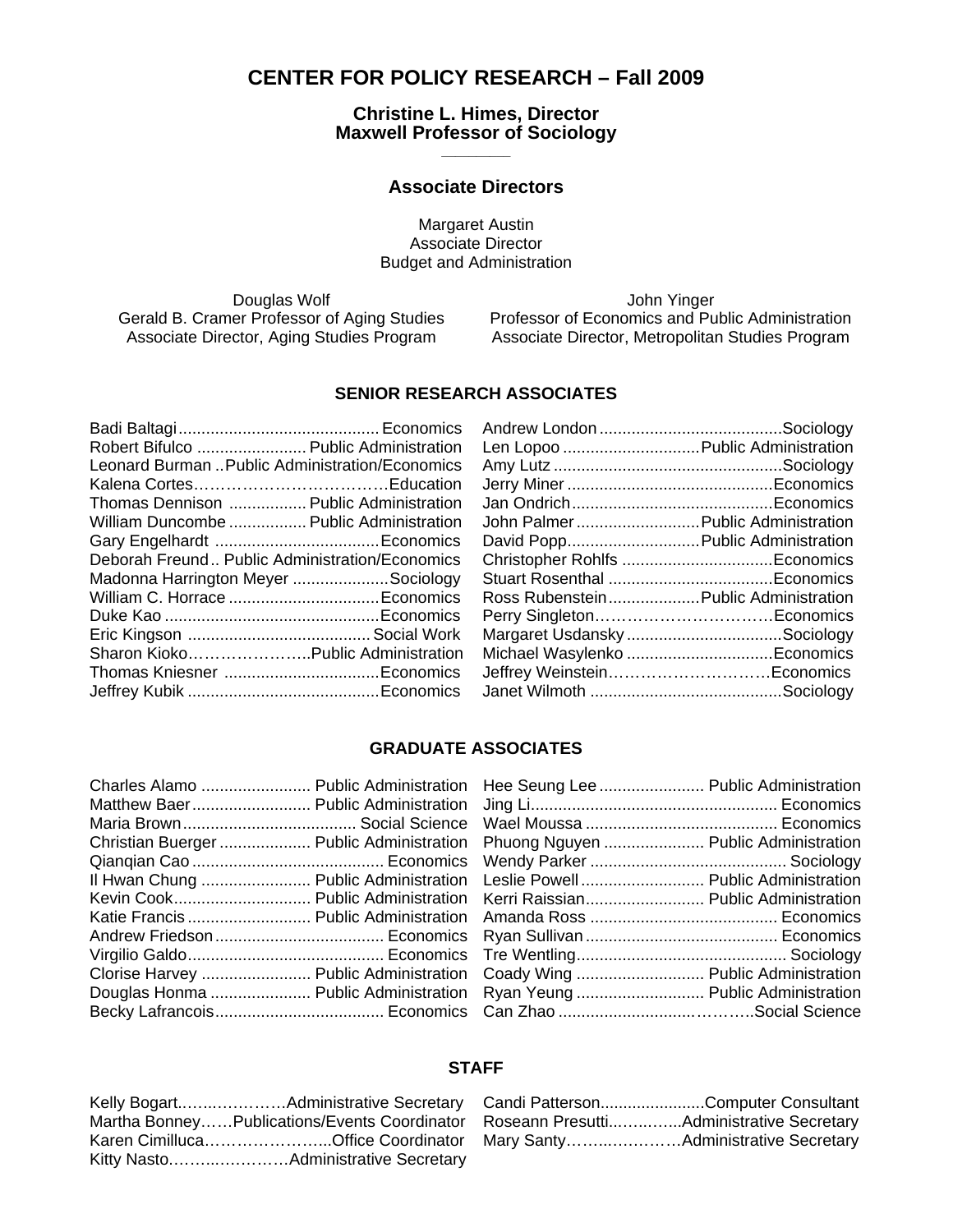# **Abstract**

 This paper reconsiders the long-run economic relationship between health care expenditure and income using a panel of 20 OECD countries observed over the period 1971- 2004. In particular, the paper studies the non-stationarity and cointegration properties between health care spending and income. This is done in a panel data context controlling for both crosssection dependence and unobserved heterogeneity. Cross-section dependence is modelled through a common factor model and through spatial dependence. Heterogeneity is handled through fixed effects in a panel homogeneous model and through a panel heterogeneous model. Our findings suggest that health care is a necessity rather than a luxury, with an elasticity much smaller than that estimated in previous studies.

**Key Words:** Health expenditure, income elasticity, cross section dependence, heterogeneous panels, factor models.

**JEL Classification:** C31, C33, H51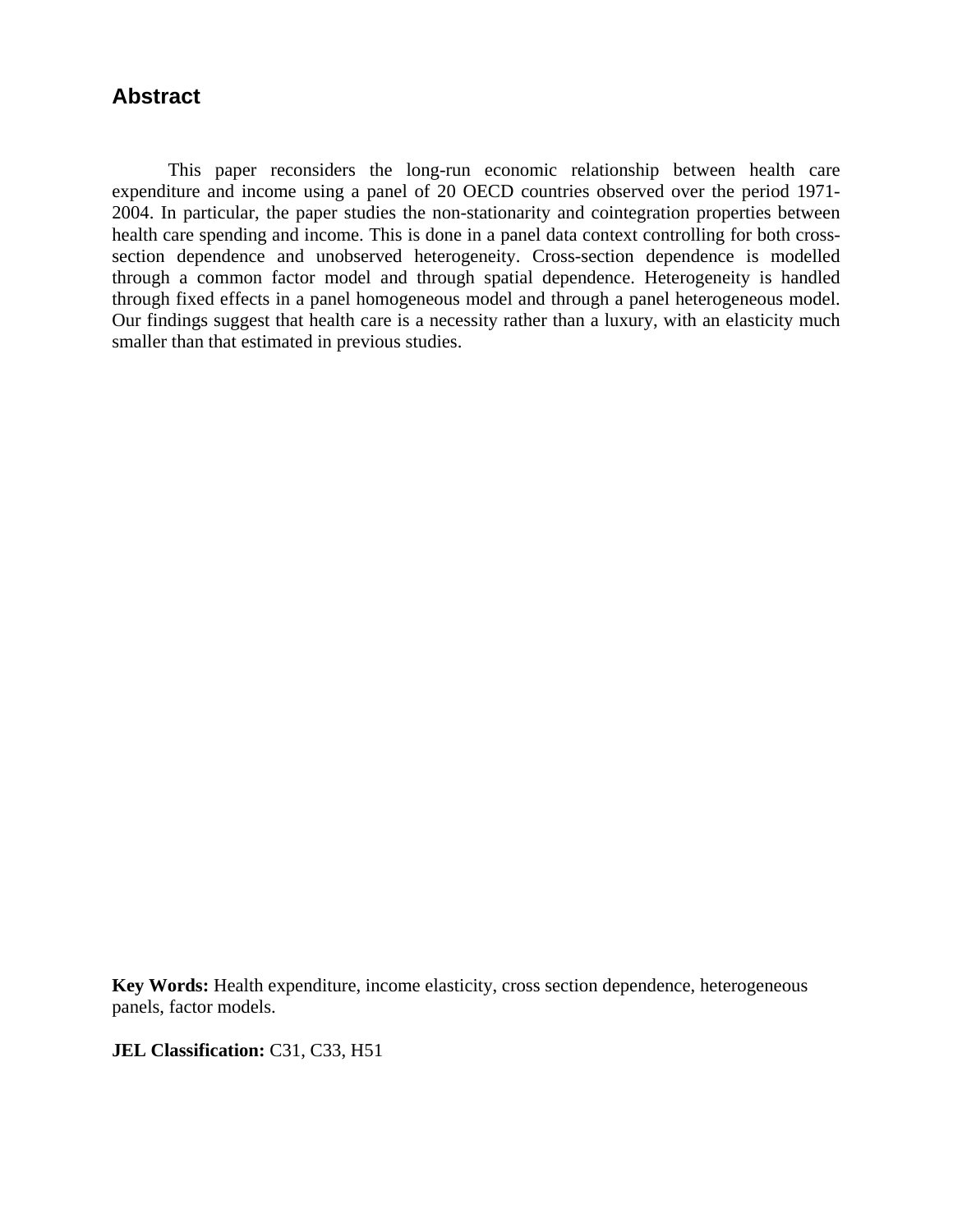# Health Care Expenditure and Income in the OECD Reconsidered: Evidence from Panel Data

Badi H. Baltagi Syracuse University<sup>†</sup> Francesco Moscone Brunel University<sup>‡</sup>

January 12, 2010

#### Abstract

This paper reconsiders the long-run economic relationship between health care expenditure and income using a panel of 20 OECD countries observed over the period 1971-2004. In particular, the paper studies the non-stationarity and cointegration properties between health care spending and income. This is done in a panel data context controlling for both cross-section dependence and unobserved heterogeneity. Cross-section dependence is modelled through a common factor model and through spatial dependence. Heterogeneity is handled through fixed effects in a panel homogeneous model and through a panel heterogeneous model. Our findings suggest that health care is a necessity rather than a luxury, with an elasticity much smaller than that estimated in previous studies.

JEL Classification: C31, C33, H51

Keywords: Health expenditure, income elasticity, cross section dependence, heterogeneous panels, factor models.

# 1 Introduction

Health care expenditure in the  $OECD<sup>1</sup>$  varies substantially over time and across countries. From 1970 to 2004, per capita health expenditure has increased markedly in the OECD with an annual average rate of 11.5 per cent. Such temporal dynamic has been characterized by large differences across countries, leading to marked geographical heterogeneity in the level of spending. For example, a snapshot in 2004 shows that the US, with an average of \$6,037<sup>2</sup>, has

We would like to thank the editor John Mullahy and two anonymous referees for helpful comments and suggestions. Also, the participants at the Milan 2008 Health Econometrics Workshop. Francesco Moscone acknowledges financial support from ESRC (Ref. no. RES-061-25-0317).

yE-mail: bbaltagi@maxwell.syr.edu.

zE-mail: francesco.moscone@brunel.ac.uk.

<sup>&</sup>lt;sup>1</sup>Organisation for Economic Cooperation and Development.

<sup>&</sup>lt;sup>2</sup>The levels of total health expenditure per capita shown in U.S. dollars have been adjusted for purchasing power parity (PPP).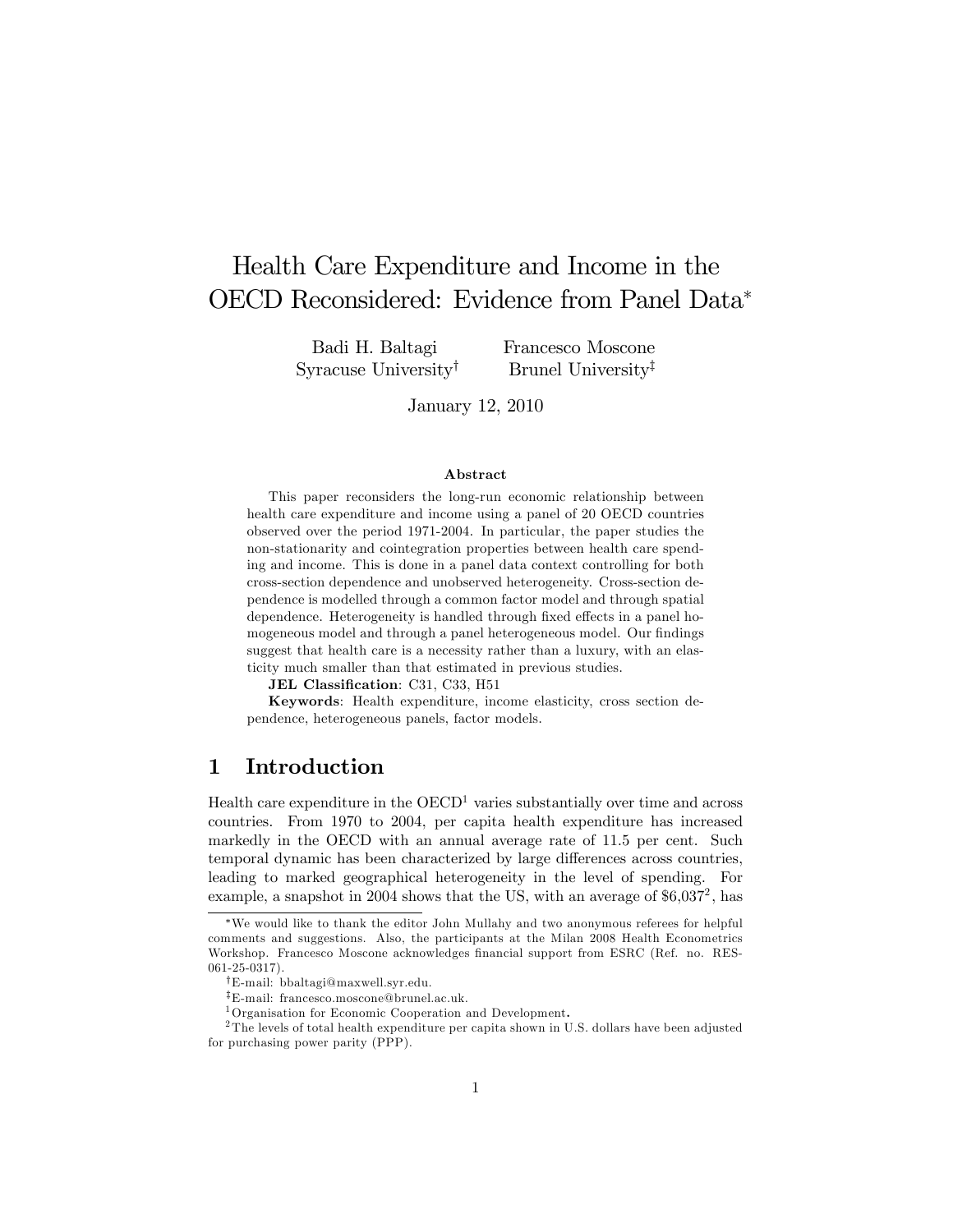the highest amount of health expenditure, followed by Switzerland (\$4,045), Norway (\$4,103), and Germany (\$3,169). On the other hand, countries that devote less resources to health care are Turkey and Mexico, with an average per capita expenditure of \$562 and \$655, respectively. As a share of Gross Domestic Product (GDP), health care spending in the OECD has almost doubled over this period, increasing from 4.9 per cent in 1970 to 8.8 per cent in 2004. However, there is a substantial heterogeneity across these OECD countries. In fact, while several countries continued to experience an increase in their share in the 80s and 90s, others have experienced modest declines, possibly associated with reforms aimed at limiting the percentage rise in health care spending as a proportion of GDP. Over time, the shares of health care spending as a percentage of GDP, ranged between 2.5 and 7.0 per cent in the 70s, compared to 5.5 and 15.2 per cent in 2004.

Since the work by Kleiman (1974) and Newhouse (1977), income has been identified as the most important factor explaining differences across countries in the level and growth of health care expenditure. Therefore, earlier research focused on measuring the size of the income elasticity of health care, and on its policy implications for the Önancing and distribution of health care resources. Advocates of health care being a luxury good, argued that it is a commodity much like any other and is best left to market forces. On the other hand, advocates of health care being a necessity, often support the idea of more government intervention in the health care sector (see Culyer, 1988; and Di Matteo, 2003). We will review the empirical literature for the OECD countries in the next section. Several empirical studies pointed to the possible non-stationarity of health care spending and income, which in turn cast doubt on prior inference on income elasticity obtained from spurious regressions. This literature focused on studying the time series properties of health expenditure and income, and on assessing whether there exists a long-run relationship between them.

A number of non-income determinants of health care spending have been identified in the literature. For example, the age structure of the population has been traditionally flagged as an important factor in explaining variations of health care expenditure across countries (Leu, 1986; Culyer, 1988). Indicators such as the share of young (e.g., under 15 years) and old people (e.g., above 65 or 75 years) over the active or total population have been included in regression models explaining per-capita health spending. Nevertheless, little evidence exists on a significant effect of these variables (Leu, 1986; Hitiris and Posnett, 1992; Di Matteo and Di Matteo, 1998; Grossman, 1972). Another determinant of health expenditure is the extent to which health care expenditure is Önanced by the government, though only few empirical studies support its effect on health care spending (Leu, 1986; Culyer 1988; Hitiris and Posnett, 1992).

Microeconomic theory emphasizes the role of real prices for health care services in determining the demand for health care (Grossman, 1972). A positive effect of relative prices on health spending would support the so-called Baumol (1967) cost disease theory that productivity in the health sector is low relative to other sectors. Hence, prices for health services will rise relative to other prices because wages in low productivity sectors must keep up with wages in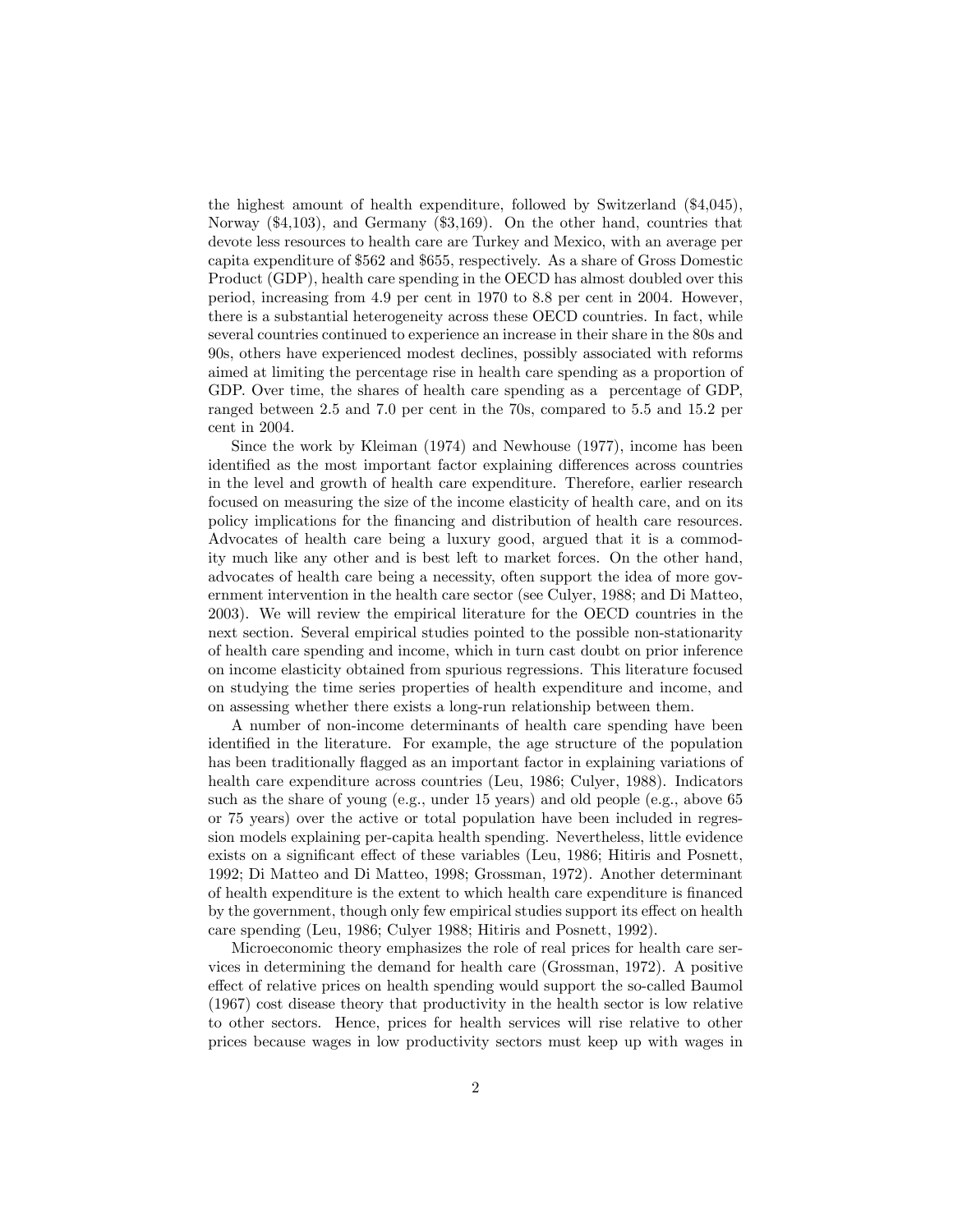high productivity sectors. However, there is no empirical consensus on the effect of real prices on health care spending. See (Hartwig, 2008; Okunade et al.,  $2004$ ), who report a positive and statistically significant effect, and (Gerdtham  $et \ al., 1992$ ; Murthy and Ukpolo, 1994) who report an insignificant effect. Yet, there are skeptics who do not recommend the use of price indexes in health care, especially across countries that provide health care at no cost or at very low cost, see Berndt et al. (2000). In fact, Hartwig (2008, p.6) argues that "..we have to recognize that medical care price indices can probably not be relied on as deflators or explanatory variables." Given the paucity of data on price across the OECD, the diverse national schemes of price regulation, and the problems with measuring quality of health care in obtaining this medical price index, we decided not use this variable in our empirical analysis (see Section 5).

Since the work by Newhouse (1992), technological progress has been seen as an important driver of health care expenditure. However, very few studies have attempted to study the relationship between technological progress and health care expenditure due to the difficulty of finding an appropriate proxy for changes in medical care technology. A number of proxies have been considered in the literature, such as the surgical procedures and the number of specific medical equipment (Baker and Wheeler 2000; Weil, 1995); the R&D spending specific to health care (Okunade and Murthy, 2002); life expectancy and infant mortality (Dregen and Reimers, 2005). Some other papers have proxied the effect of technical change by adding a time index (Gerdtham and Lothgren, 2000), or time-specific intercepts (Di Matteo, 2004) in the regression specification.

To summarize, while income has been recognized as an important determinant of health care spending, there is still no consensus on which other factors may be associated with the remaining largely unexplained variation in per capita health expenditure.<sup>3</sup> Some attribute this failure to identify other non-income determinants to the limited availability of health care data at the macro level, others even blame the weakness of the econometric methods used, or the informal economic theory used to model per capita medical care expenditure (Wilson, 1999).

This paper studies the long-run economic relationship between health care expenditure and income in the OECD countries, ultimately assessing whether health care is a luxury or a necessity. Using a panel of 20 OECD countries followed over the period 1971-2004, we investigate the non-stationarity and cointegration properties between health care spending and income. The dynamics of health expenditure and income and their relationship are investigated by estimating a heterogenous panel model with cross sectionally correlated errors. Initially a factor structure is included in the econometric specification with the intent to synthesize the effects of shocks that may hit health spending and that are not directly measurable by the econometrician, such as advances in medical care technology, policy shifts, new diseases, and shifts in preferences and expectations by users of health services. The factor structure can capture any

<sup>3</sup>For example, one might prefer to use wealth, rather than income, as key determinant of health spending. However, it is very difficult to contruct measures of wealth that are comparable across countries.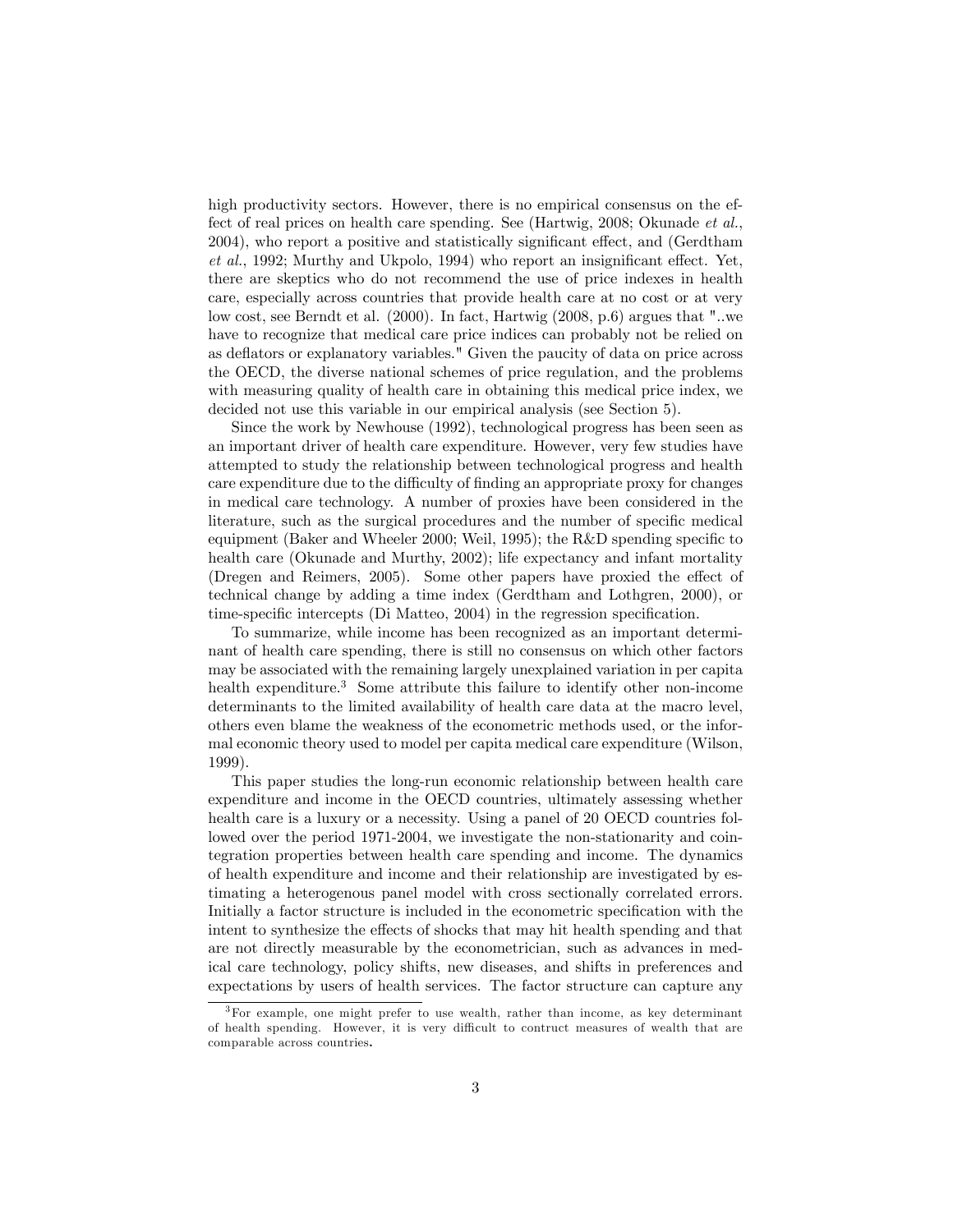contemporaneous correlation that arises from the common response of countries to such unanticipated events. We then model cross section dependence by assuming that the regression errors follow a spatial autoregressive process. Indeed, consumption of health care resources of a single country may be related to unobservable general population characteristics of neighbouring countries. Another explanation for the geographical concentration of health spending is the diffusion of technology across countries (see for example Skinner and Staiger, 2005). A very recent strand of literature has recognized that cross section dependence is an important characteristic of health data, and has tried to incorporate it in their models (Jewell et al., 2003; Freeman, 2003; Carrion-i-Silvestre 2005; Wang and Rettenmaier, 2006; Chou, 2007). We also check the robustness of our results by including in the regression specification variables recognized by the literature to play an important role, such as government expenditure on health, and the age structure. The aim is to assess income elasticity more accurately, controlling for various alternative forms of cross section dependence, as well as non income determinants of health expenditure.

The plan of the paper is as follows. Section 2 summarizes the prior empirical results on this topic. Section 3 introduces the econometric methods adopted. Section 4 presents the data. Section 5 summarizes our empirical results, and points to some of the limitations of our study. While, Section 6 gives our concluding remarks.

## 2 Income elasticity in the OECD

This short review summarizes some of the existing studies that have used panel data sets to measure the relationship between health care spending and income in the OECD.

We start with Gerdtham et al. (1992) who estimated a regression for health care spending as a function of GDP and a number of other variables, including institutional and socio-demographic factors. Using data on 20 OECD countries over the period 1960 and 1987, they estimated an income elasticity that is larger than one, thus finding that health care is a luxury good. This finding is in line with previous results based on a single cross section (e.g., Kleiman, 1974; Newhouse, 1977; and Leu (1986). Using the same data, Hitiris and Posnett (1992) estimated a regression model for health care expenditure and income, controlling for unobserved heterogeneity by adding country-specific effects. They measured an income elasticity close to one, thus questioning the luxury attribute of health care raised by Gerdtham et al. (1992). As observed by Hansen and King (1996), one limitation of the above studies is that they have ignored the possibility of non-stationarity in health data and income. Using the same data set as Gerdtham et al. (1992), they computed Dickey Fuller statistics for health care spending, GDP, and residuals from a regression of GDP on health expenditure, for each country separately. While detecting non-stationarity for health care spending and GDP for the majority of OECD countries, they did not find evi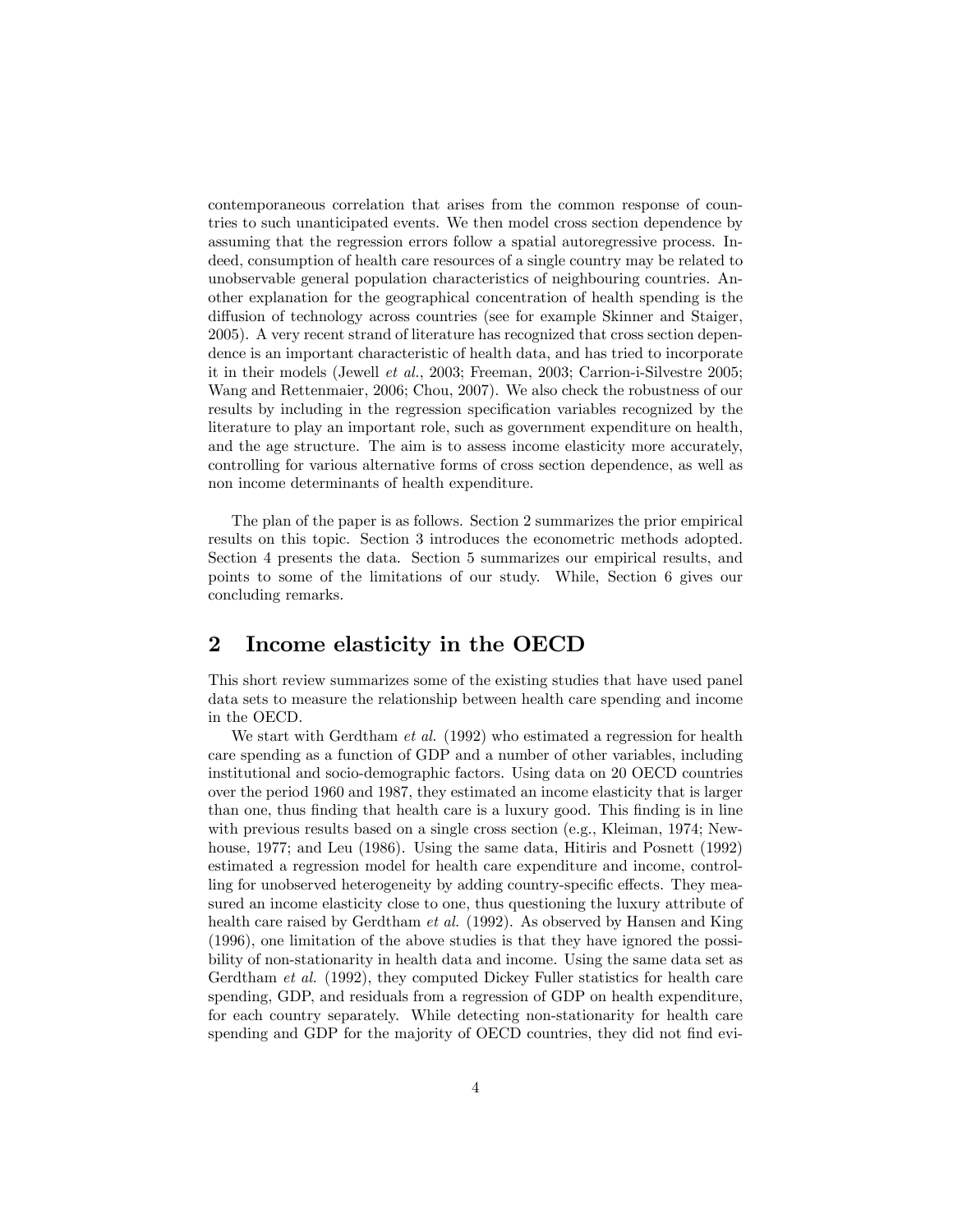dence of cointegration among the variables. Using data on 24 OECD countries observed over the period 1960 to 1991, Blomqvist and Carter (1997) computed the Phillips and Perron t-ratios for health care spending and GDP and for regression residuals. The authors conclude that their results cast doubt on pooling and upon the notion of an elasticity larger than one.

McCoskey and Selden (1998) revisited the work by Hansen and King (1996), applying for the first time non-stationarity tests that exploit the panel nature of the OECD data. The low power of country-by-country tests employed in previous studies is one of the major motivations for the use of panel unit root tests. Specifically, McCoskey and Selden (1998) computed the tests by Im, Pesaran, and Shin (2003), and rejected the joint hypotheses of unit root in all countries for both health care spending and income, though observing that results are sensitive to the inclusion of a time trend in the augmented Dickey-Fuller equation. Using data on 21 countries followed over the years 1960-1997, Gerdtham and Lothgren (2000, 2002) computed the Im, Pesaran, and Shin (2003) test and the panel version of the Kwiatkowski and Phillips (1992) test, with linear trends, and concluded in favour of non-stationarity and cointegration between health care spending and GDP (see also Okunade and Karakus (2001)). Similar results have been obtained by Dregen and Reimers (2005), for the years 1975-2001. These authors estimated the relationship between health care expenditure and GDP controlling for non-income determinants and a proxy of technical progress, concluding that health care expenditure is not a luxury good.

The above results have been criticized by Jewell  $et al.$  (2003), who emphasized the importance of controlling for structural breaks and cross section dependence. Further, to mitigate cross section dependence they included timespecific effects common to all countries. Hence, the authors detected one or two breaks for most OECD countries, and found that health care spending and GDP are stationary once these breaks are taken into account. Similar results have been obtained by Carrion-i-Silvestre (2005). He based his inference on the bootstrap distribution of stationarity tests, in order to render the analysis robust to the presence of cross section dependence. Hartwig (2008) reviews this literature and concludes: "Unfortunately, given that the available time series are rather short, which lowers the power of the tests, and that the number of competing tests is huge (and growing), some uncertainty is likely to remain with respect to the properties of the time series analyzed in this field of research."

In the next section, we review a number of methods to study the long-run relation between health care expenditure and income. Our regression specification incorporates global shocks, spatial spillovers and unobserved heterogeneity across countries.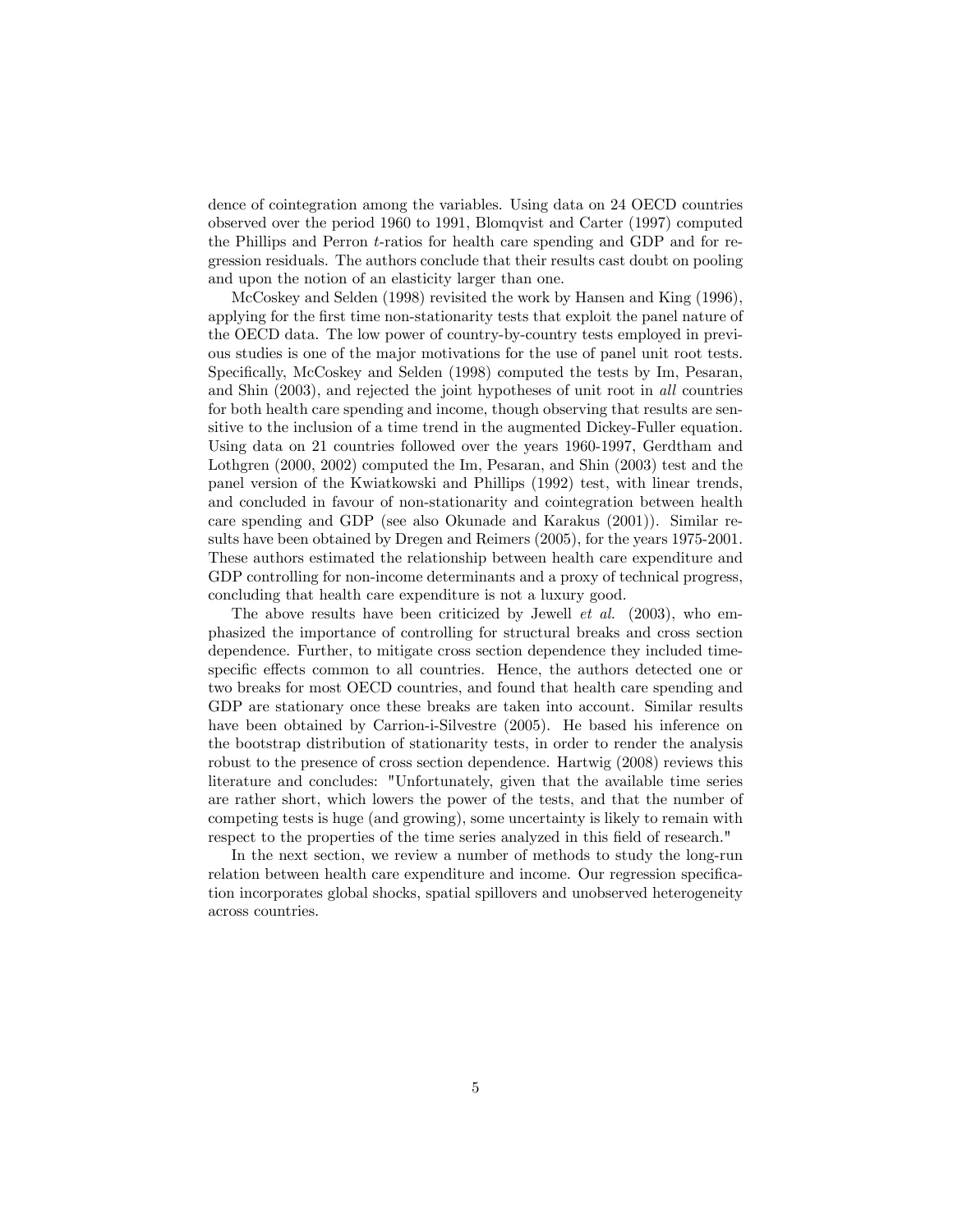## 3 Methods

#### 3.1 The econometric model

Blomqvist and Carter (1997, p.226) argued that their most important finding is that ".. pooling restrictions are of very doubtful validity. Even allowing for different country intercepts, there is considerable evidence, albeit somewhat questionable, against the hypotheses of equal income elasticities and a common trend reflecting technological progress." In response to this statement, we consider the following linear heterogeneous panel regression model:

$$
h_{it} = \alpha_i + d_t + \beta'_i \mathbf{x}_{it} + u_{it}, \quad i = 1, \dots N; t = 1, \dots T,
$$
 (1)

where  $h_{it}$  indicates real per-capita health care expenditure in the  $i^{th}$  country at time t,  $\mathbf{x}_{it}$  is a  $k \times 1$  set of regressors including income, public expenditure on health, and the age structure;  $\alpha_i$  is a country-specific intercept,  $d_t$  is a time dummy, and  $u_{it}$  is the error term. All variables in  $(1)$  are expressed in natural logarithm. In this paper we consider two alternative ways of incorporating cross section dependence in equation (1). The first model assumes that the errors have the following multifactor structure

$$
u_{it} = \gamma_i' \mathbf{f}_t + \varepsilon_{it},\tag{2}
$$

in which  $f_t$  is the  $m \times 1$  vector of unobserved common effects and  $\varepsilon_{it}$  is a countryspecific error assumed to be independently distributed. From  $(2)$ , correlation arises because the responses to common external forces or perturbations is similar, though not identical, across countries. Notice that common factors induce a correlation between pairs of statistical units that does not depend on how close they are in the geographical space. In model (1), we allow  $x_{it}$  to be correlated with the unobserved effects  $f_t$ . Therefore, common factors can impact health expenditure not only directly via the factor structure (2), but also indirectly by affecting the regressors.

The second model we consider for the error term  $u_{it}$  is the following spatial autoregressive process:

$$
u_{it} = \delta \bar{u}_{it} + \varepsilon_{it},\tag{3}
$$

where

$$
\bar{u}_{it} = \sum_{j=1}^{N} s_{ij} u_{jt},\tag{4}
$$

with  $s_{ij}$  being the generic  $(i, j)$ th element of a  $N \times N$  spatial weights matrix S (Anselin, 1988). In our empirical work we will adopt weights based on the inverse of the distance expressed in kilometers across countries.

A recent strand of literature in health economics has suggested a number of reasons why one should expect geographical concentration of unobservable risk factors of health care spending (Revelli, 2006, Moscone and Knapp, 2005, and Moscone et al. 2007). Further, there exists a growing medical literature that has detected spatial geographical concentration of various health conditions such as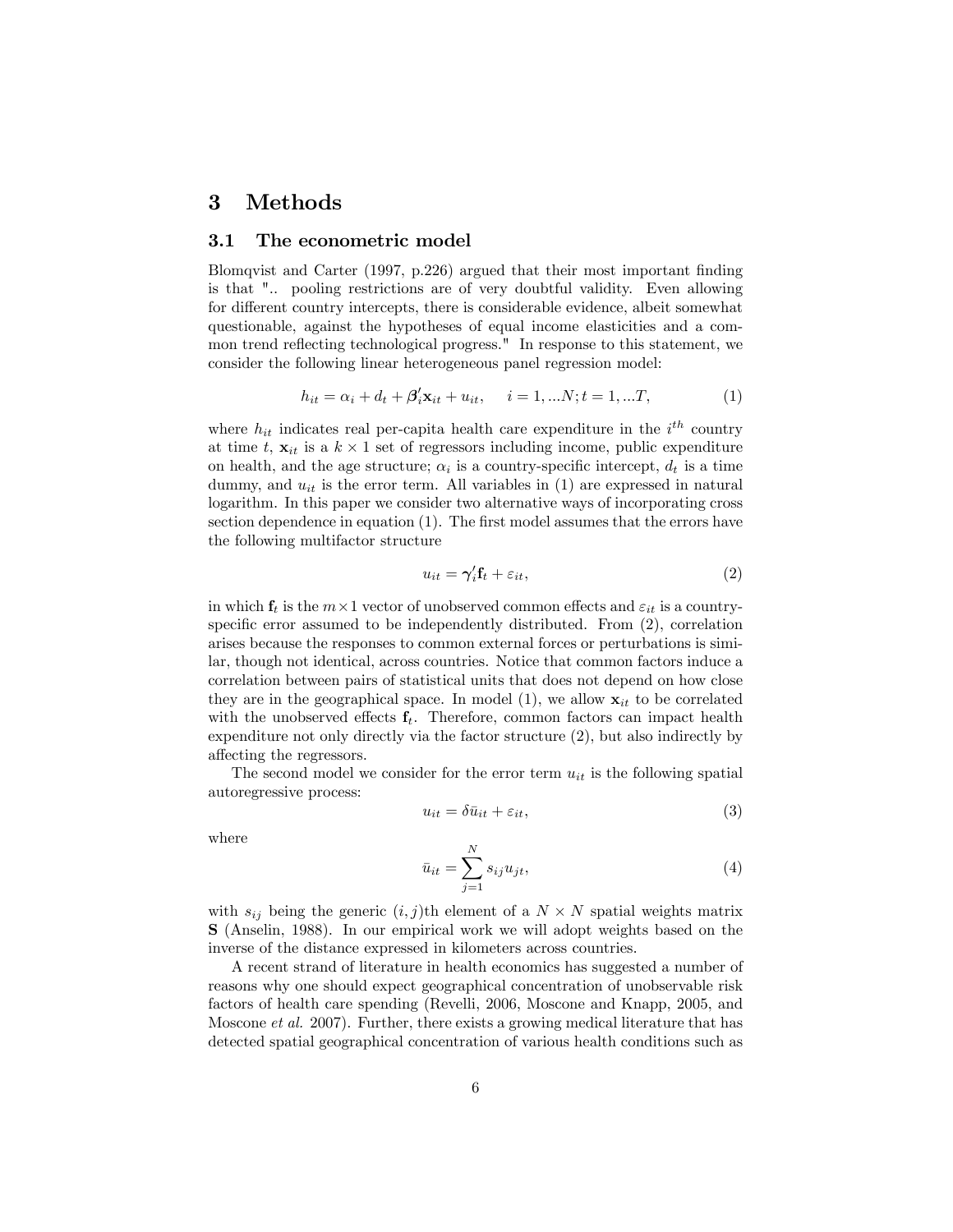mortality (Lorant et al., 2001), cancer mortality (Thouez et al., 1997), child leukemia (Alexander, 1993), childhood cancer (Gatrell and Whitelegg, 1993), and asthma (Hsiao, 2000). We remark that most of these works detect very localised forms of concentration of diseases. However, environmental factors as well as dietary and lifestyle of populations may affect the incidence of certain pathologies at a larger scale, thus producing significant geographical patterns of diseases also at the national level (Haining, 2003).

The estimation and testing approach to equation (1) with multifactor errors  $(2)$  is based on the Common Correlated Effects (CCE) method advanced by Pesaran (2006).

$$
h_{it} = \alpha_i + d_t + \beta'_i \mathbf{x}_{it} + \mathbf{g}'_i \overline{\mathbf{z}}_t + \varepsilon_{it},
$$
\n<sup>(5)</sup>

where  $\bar{\mathbf{z}}_t = (\bar{h}_t, \bar{\mathbf{x}}_t')'$ , with  $\bar{h}_t$  and  $\bar{\mathbf{x}}_t$  being the cross section averages of the dependent variable and regressors respectively. In our analysis we will compute CCE Pooled (CCEP) estimator for the average of the slope coefficients (Pesaran, 2006). Heterogeneity is captured by the individual specific fixed effects,  $\alpha_i$ , the time dummies,  $d_t$ , and the loadings,  $\mathbf{g}_i$ . For comparison purposes, we will also compute the Fixed Effects (FE) estimator with period dummies. We observe that the CCEP and the FE frameworks differ in that the latter assumes that  $\mathbf{g}_i$  is zero, and the  $\beta_i$ 's are the same. The estimation and testing strategy of equation  $(1)$  with fixed effects and spatially correlated errors  $(3)$  is based on maximum likelihood estimation (spatial MLE) techniques.

#### 3.2 Testing for unit roots

Consider the  $p^{th}$  order augmented Dickey Fuller regression

$$
\Delta q_{it} = a_i + b_i q_{i,t-1} + c_i t + \sum_{j=1}^p d_{ij} \Delta q_{i,t-j} + u_{it},
$$
\n(6)

where  $q_{it}$  is either the logarithm of real per-capita health spending, the logarithm of the jth regressor  $x_{j,it}$ , or regression residuals from equation (1).  $u_{it}$  are errors that we assume to have a single factor structure, where the idiosyncratic component follows a spatial autoregressive process as in (3). When testing for unit roots, the null hypothesis is

$$
H_0: b_i = 0, i = 1, ..., N,
$$
\n(7)

against the alternative that

$$
H_1: b_i < 0, i = 1, ..., N_1; b_i = 0, i = N_1 + 1, ..., N,
$$
\n(8)

where  $N_1$  is such that  $N_1/N$  is nonzero and tends to a fixed constant as N goes to infinity. Pesaran  $(2007)$  proposes to test  $(7)$  against  $(8)$  by computing the simple average of the  $t$ -ratios of the ordinary least squares estimates of  $b_i$  in equation (10), namely,

$$
CIPS = \frac{1}{N} \sum_{i=1}^{N} \tilde{t}_i,
$$
\n(9)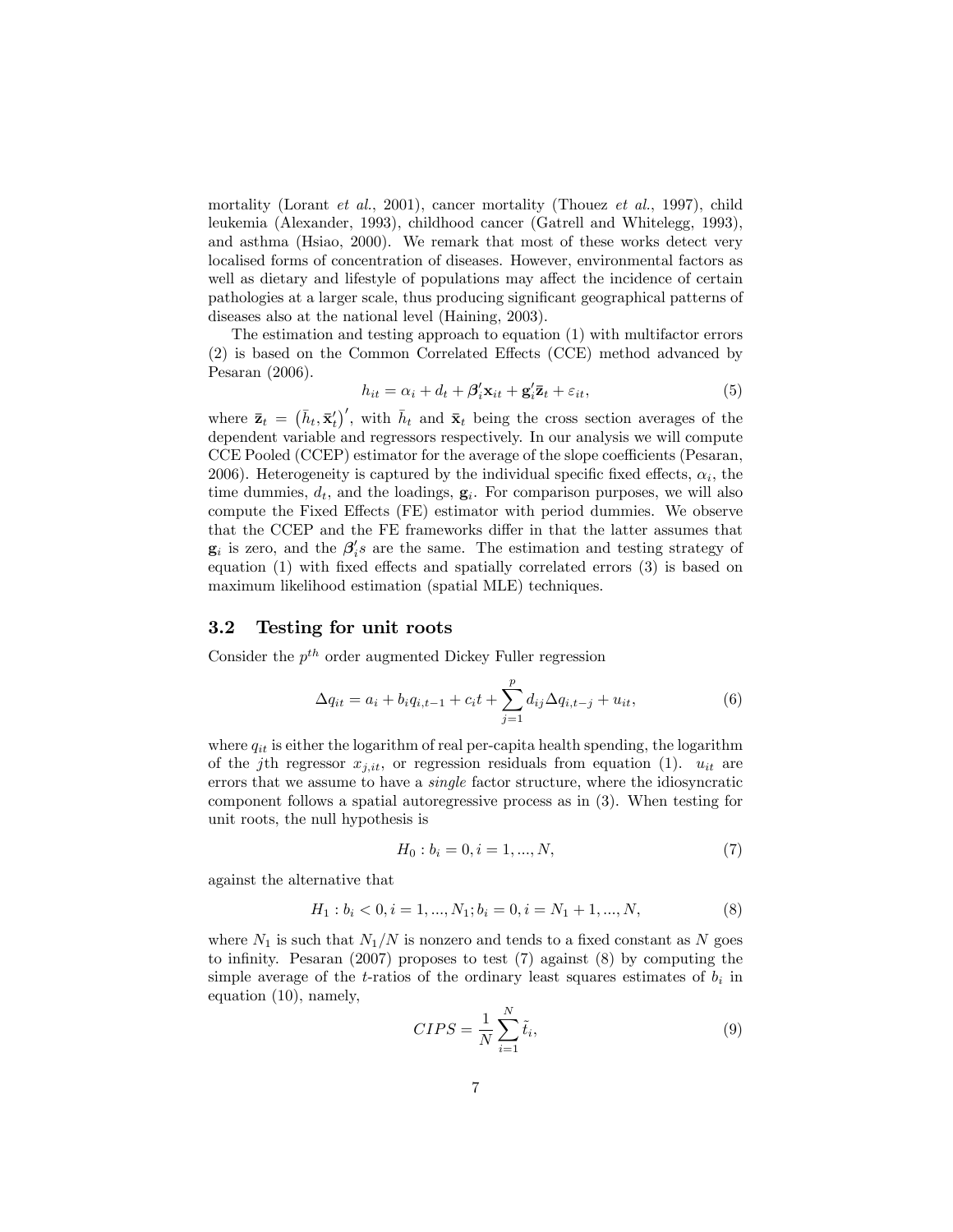where  $\tilde{t}_i$  is the ordinary least squares t-ratio of  $b_i$  in the following Dickey Fuller regression augmented with the cross section averages  $\bar{q}_{t-1}$  and  $\Delta \bar{q}_{t-j}$ , for  $j =$  $0, ..., p$ 

$$
\Delta q_{it} = a_i + b_i q_{i,t-1} + c_i t + \sum_{j=1}^p d_{ij} \Delta q_{i,t-j} + \mathbf{g}_i' \mathbf{\bar{z}}_t + e_{it}.
$$
 (10)

where  $\bar{\mathbf{z}}_t = (\bar{q}_{t-1}, \Delta \bar{q}_t, \Delta \bar{q}_{t-1}, ..., \Delta \bar{q}_{t-p})'$ . The critical values for the CIPS tests are given in Tables  $2(a)-2(c)$  in (Pesaran, 2007).

The CIPS test has been designed for testing the unit root hypothesis when the variable under study has a factor structure. However, Monte Carlo experiments have indicated that this test is robust also to the presence of other sources of cross section dependence such as the spatial autoregressive process (3) (see Baltagi et al., 2007). As a robustness check, we also calculate the panel unit roots test proposed by Im, Pesaran and Shin (2003) ( IPS) and Breitung (2000), which do not account for cross section dependence in the data. The IPS statistic is given by (9) where  $\tilde{t}_i$  is based on model (6) rather than (10), (i.e., the original model not augmented with the cross section averages, see Baltagi (2008, p.278)). The Breitung (2000) statistic is a modification of the augmented Dickey Fuller statistic from  $(6)$  that has more power than IPS if individual specific trends are included, see Baltagi (2008, p.280).

### 3.3 Cross section dependence tests

We now briefly review some statistics of cross section dependence that we use in our empirical work. A statistic that captures the overall amount of cross section dependence in the data, at a descriptive level, is the following average pairwise correlation coefficient

$$
\overline{\rho} = \frac{2}{N(N-1)} \sum_{i=1}^{N-1} \sum_{j=i+1}^{N} \rho_{ij},
$$
\n(11)

where  $\rho_{ij}$  is given by

$$
\rho_{ij} = \frac{\sum_{t=1}^{T} q_{it} q_{jt}}{\left(\sum_{t=1}^{T} q_{it}^2\right)^{1/2} \left(\sum_{t=1}^{T} q_{jt}^2\right)^{1/2}},
$$

and  $q_{it}$  are regression residuals from equations (1) or (6).

We also consider a diagnostic test of cross section independence based on the above pairwise correlation coefficients. In particular, we consider the  $CD_{LM}$ test based on the Lagrange Multiplier statistic (Frees, 1995)

$$
CD_{LM} = \sqrt{\frac{1}{N(N-1)}} \sum_{i=1}^{N-1} \sum_{j=i+1}^{N} \left( T \rho_{ij}^2 - 1 \right). \tag{12}
$$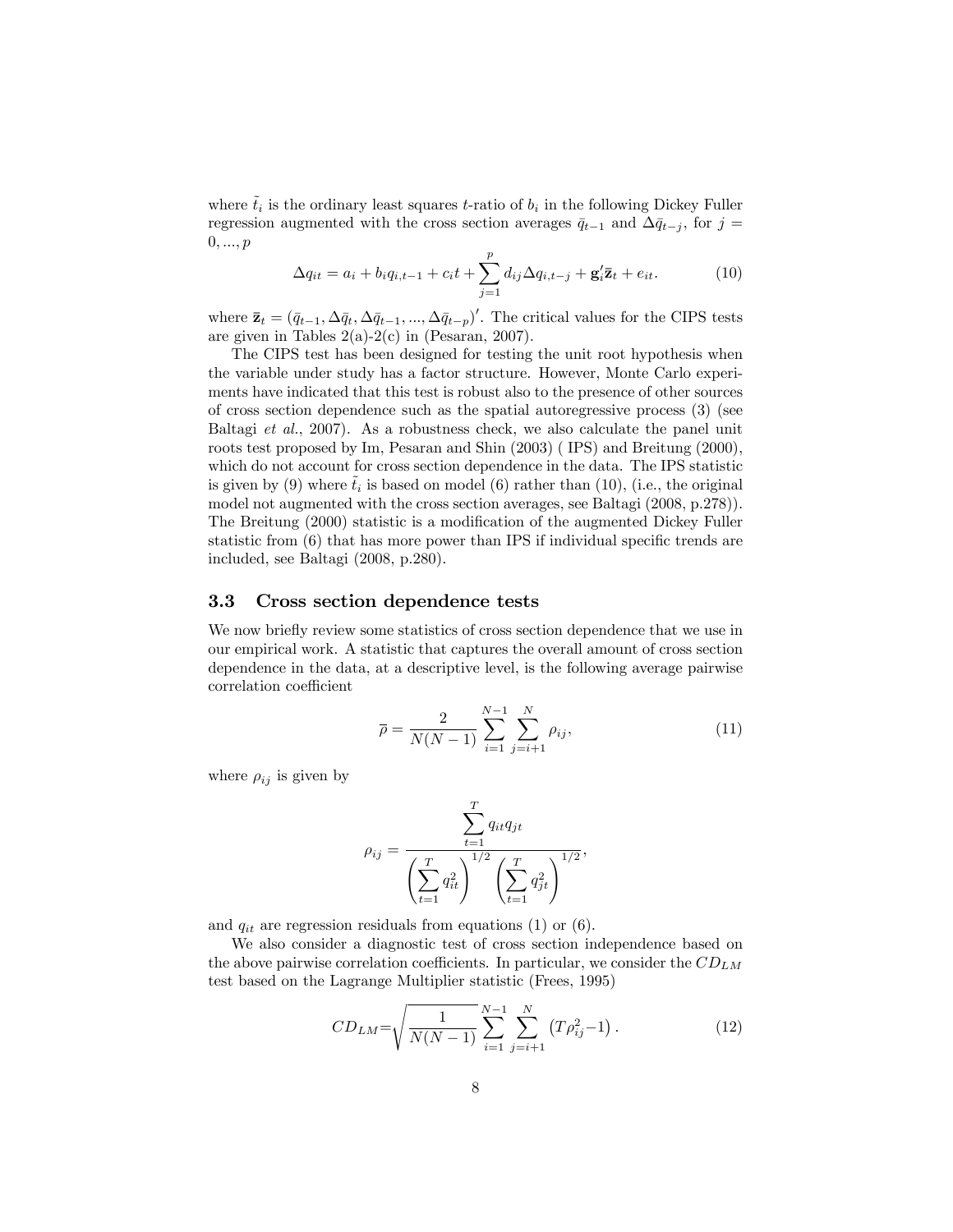Under the null hypothesis of no cross section dependence, the  $CD_{LM}$  tends to a  $N(0, 1)$  with  $T \to \infty$  and then  $N \to \infty$ .

In our empirical study we also test for spatial correlation. In particular, we compute the following Moran's  $I$  test statistic (Kelejian and Prucha, 2001)

$$
I = \frac{\sum_{t=1}^{T} \sum_{i=1}^{N} \sum_{j=1}^{N} s_{ij} \hat{u}_{it} \hat{u}_{jt}}{\left(T \sum_{i=1}^{N} \sum_{j=1}^{i-1} \left(s_{ij} + s_{ji}\right)^2 \hat{\sigma}_i^2 \hat{\sigma}_j^2\right)^{1/2}},\tag{13}
$$

where  $\hat{\sigma}_i^2 = \hat{\sigma}_i^2 = \frac{1}{T} \sum_{t=1}^T \hat{u}_{it}^2$ , and  $s_{ij}$ ,  $i, j = 1, ..., N$ , are the spatial weights. The Moran's  $I$  is asymptotically normally distributed as  $N$  goes to infinity, for fixed T. Spatial statistics such as the Moran's I differ from the CD statistic (12) since they exploit information on the spatial ordering of the data, giving more importance to countries that are closer to each other.

### 4 Data description

Our analysis uses annual data on 20 OECD countries from 1971 to 2004 ( $T =$ 34), gathered from the OECD Health Data Set 2007. We collected information on per-capita total health care expenditure and per-capita income estimated in GDP purchasing power parity, and expressed in US Dollars. We also gathered data for the following variables that have been identified by the literature as having a role in determining health care expenditure: public expenditure on health care computed as government expenditure over total health care expenditure; the dependency rates for old and young people, defined as the population aged 65 and over divided by the population aged 15-64, and the population aged 0-14 divided by the population aged 15-64, respectively. All variables are expressed in natural logarithm. As shown in Table 1, the sample of 20 countries and 34 years decreases by few units when public expenditure on health care and the age structure are added to the regression.

After a preliminary exploratory data analysis, our empirical study is structured as follows: we first check whether our variables are non-stationary; we then estimate the income elasticity controlling for a set of regressors and for unobserved common factors; finally, we test whether our variables form a cointegrating set and therefore if they are linked in the long-run.

# 5 Empirical analysis

Table 2 reports the average correlation coefficient and the  $CD_{LM}$  tests for the first differences of the logarithm of all the variables, regressed on a countryspecific intercept. Results indicate the presence of cross section correlation between pairs of countries for all variables. The Moran  $I$  statistic suggests the presence of geographical concentration of health care spending and its determinants. Therefore, these tests show that pairs of countries in our data set are correlated to each other for all variables, and that in some cases, these display a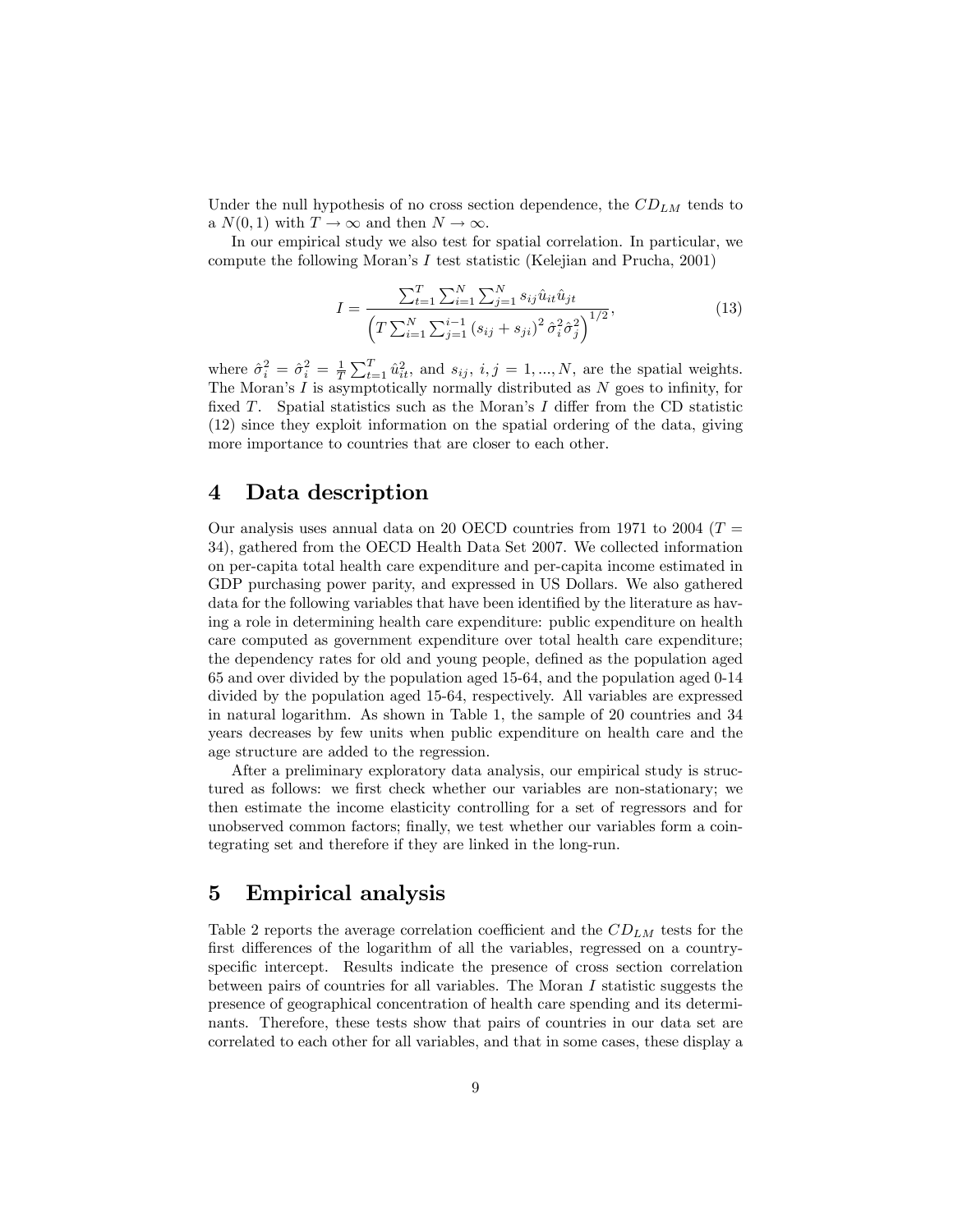spatial pattern. These two sources of correlation will be taken into account when studying the time series properties of the variables as well as when estimating the health care spending equation. Failure to do so may lead to misleading inference, particularly if the source of cross section dependence is correlated with the regressors (Andrews, 2005).

Table 3 reports the results of panel unit root tests which do not account for cross-country dependence. The first column of Table 3 reports the Im, Pesaran and Shin (2003)  $W_{\text{thar}}$  statistic for the logarithm of our variables when the ADF regression has an intercept only. Interestingly, all the variables considered reject the panel unit root hypothesis with the exception of the public and old people variables. The second column of Table 3 reports the Im, Pesaran and Shin (2003) statistic for the logarithm of our variables when the ADF regression has an intercept and a linear time trend. In this case, only income and old people do not reject the null of panel unit root. The third column of Table 3 shows results for the Breitung  $(2000)$  t-statistic for the intercept and trend case.<sup>4</sup> In all cases, the lag order p, was selected using the SIC criterion. Results from the Breitung t-statistic do not reject the null of panel unit root for all variables.<sup>5</sup>

Table 4 shows the CIPS statistics for the logarithm of our variables. We report these results for lag orders  $p = 0$ ; 1; 2; 3. As we can see from the table, most of the variables are non-stationary when adding an intercept only, and when including an intercept and a linear trend. On the other hand, they are stationary when the unit root tests are applied to the first differences of these variables. Given the sizeable amount of cross country dependence detected by tests reported in Table 2, we believe that the CIPS unit roots tests give more reliable inference than those that do not account for cross section dependence, and we conclude that the variables under study are non-stationary.

In order to check the sensitivity of our panel unit root results, we run these tests again but now removing one country at a time from the sample. Table 5 report the CIPS statistics for the variables health care expenditure, income, and public expenditure in the intercept and trend case. By and large, these results show that if we drop any country from the analysis, the results of the CIPS tests are similar to those reported in Table 4. The variable that exhibits the most sensitivity is income.

Table 6 shows results from FE, Spatial MLE, and CCEP estimation when income is the only variable included in the regression (Panel A), as well as when public expenditure and dependency rates are added (Panel B). If we focus on the FE estimates (column (I) Panels A, B), the income elasticity is smaller than one, suggesting the necessity nature of health care. One interesting point to observe

<sup>&</sup>lt;sup>4</sup>Note that the null hypothesis for the IPS and Breitung tests are the same. However, the alternatives are not. The IPS statistic has an alternative described in (7) where some fraction of the countries are stationary while others are not. Breitung (2000) shows that his test exhibits better power than the IPS test in the presence of country specific trends.

 $5$ We have also computed other first generation panel unit root tests. The Levin Lin and Chu (2002), and the Maddala and Wu (1999) Fisher type tests. All of which reject the null of a panel unit root for health care expenditures and income in the case of individual effects and a linear trend. The Hadri (2000) test on the other hand, which reverses the null and the alternative, rejects the null of stationarity for all variables.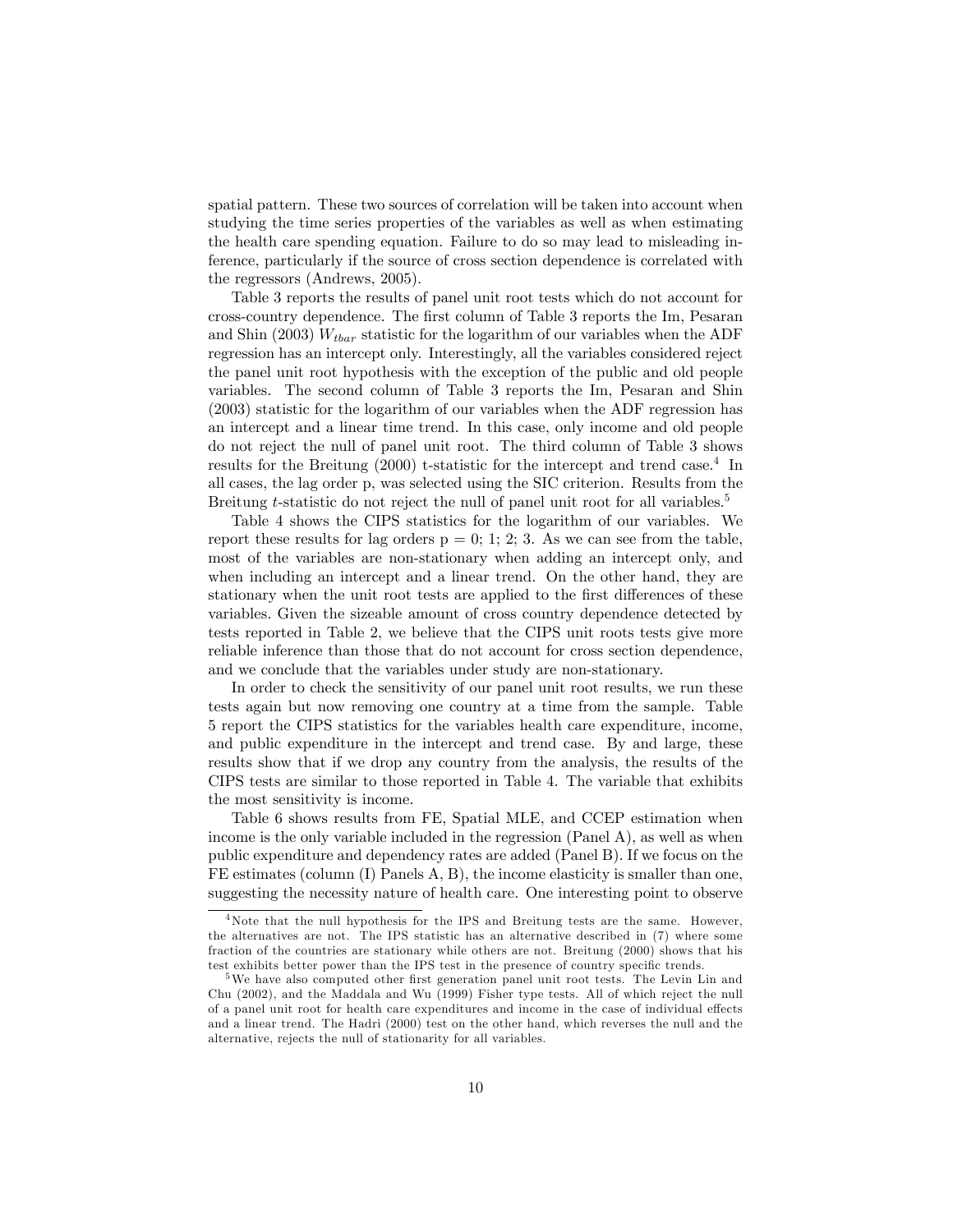is that if we omit the time dummies, the FE estimate of the income elasticity becomes larger than one. The time dummies however are significant and we chose to include them. One reason for such decrease in the parameter is that including period effects might reduce the amount of cross section dependence present in the data. The variables public expenditure and dependency rate for old people are not significant in both regressions, thus confirming similar findings in previous studies on the OECD countries (Hitiris and Posnett, 1992). On the other hand, the variable dependency rate for young people has a significant and positive ináuence on health care expenditure for the regression reported in Panel B.

For the MLE accounting for spatial correlation (column II Panels A, B), the parameter estimates for the income elasticity are close to their FE non spatial counterpart. However, the estimates of the other control variables are different, with the old people variable becoming significant. Interestingly, once one controls for the period effects, the estimated spatial coefficients are negative ranging from  $-0.41$  to  $-0.46$ . These may be capturing the indirect effects of unobservable neighbouring variables such as environmental risks which are difficult to measure on health care spending. The negative sign of the spatial coefficient may be attributed to the presence of unobserved common factors that affect health spending and that are not captured by the time dummies, ultimately resulting in a biased estimate of the spatial effect. In this sense, one may argue that this model is too simplistic to represent the phenomenon under study.

The CCEP estimates (column III Panels A, B) give the lowest estimates of the income elasticity, especially when we control for non-income variables. These results corroborate the hypothesis that health care is a necessity good. Given the sizeable amount of correlation across countries detected in our exploratory data analysis, we believe that the CCEP approach, incorporating the effect of unobservable common factors, is more appropriate for estimating equation (1). Table 6 also reports the statistics  $CD_{LM}$ , and Moran's I applied to the residuals of the CCEP, spatial MLE and FE regressions. These indicate the presence of a general form of cross section dependence<sup>6</sup>.

Figure 1 shows the distributions of country-specific estimates of income elasticities in the sub-periods 1971-1987 and 1988-2004, by OLS and by CCE. Notice that OLS elasticities take only positive values and are widely dispersed around their mean, which is larger than one in both sub-periods. Conversely, CCE elasticities take negative values for some countries, and are much more concentrated around their mean value which is smaller than one.

Table 7 performs the CIPS panel unit roots tests on the residuals from the estimated equations reported in 6. The CCEP residuals from the first and

 $6$ We have also checked the sensitivity of our income elasticity estimates from the health care expenditure equation by removing one country at a time from the sample. This is done controlling for non income factors. By and large, this income elasticity is robust and lower than one, regardless of which country was dropped from the sample. The only exception is when we remove Ireland, there the income elasticity becomes larger than one for the spatial MLE and FE estimates but not for the CCEP estimate.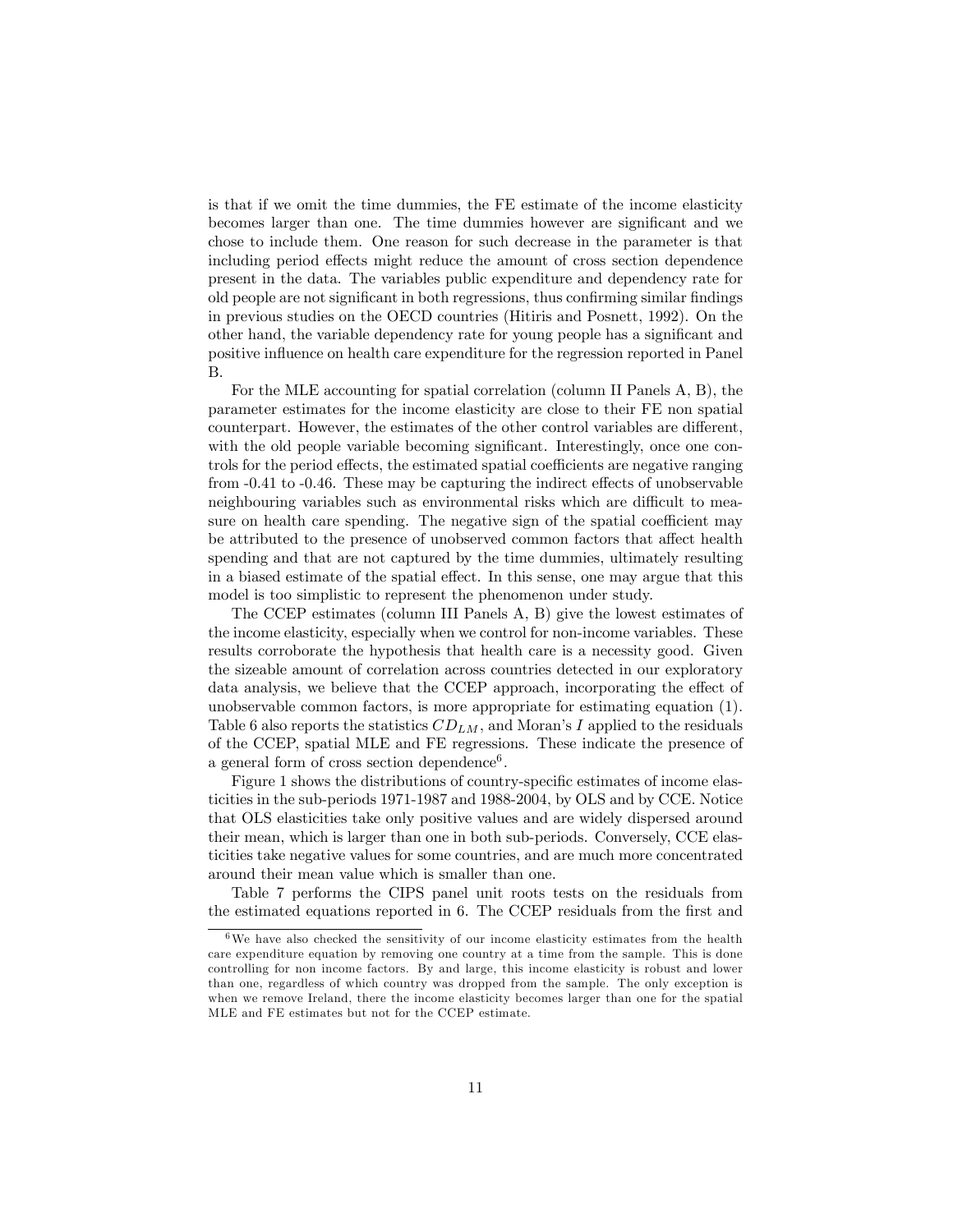second regression are stationary for  $p = 0, 1, 2$ , suggesting the existence of a longrun economic relationship between health expenditure and income whether one controls for public expenditure and dependency rates, or not. In contrast, for the FE regressions, we do not reject the unit root hypothesis in the residuals, for  $p = 0, 1, 2, 3$  whether we control for public expenditure and dependency rates, or not. Hence, there is a marked difference between the CCEP and FE (non spatial and spatial).

Table 8 reports the error correction models attached to the CCEP estimation, which has shown a cointegration relation between the variables. The coefficient attached to  $h_{i,t-1} - \hat{\beta}' x_{i,t-1}$  measures the speed of adjustment of health care spending to a deviation from the long-run equilibrium relation between expenditure and its determinants. As expected, this coefficient is negative and significant in both regressions. Notice that short run changes in public expenditure, and dependency rates do not seem to have significant effects on health expenditure.

# 6 Concluding remarks

This paper investigated the long-run economic relationship between health care expenditure and income in the OECD countries. Using a panel of 20 OECD countries followed over 34 years, we have studied the non-stationarity and cointegration properties of health care expenditure and GDP, ultimately measuring income elasticity of health care. This paper contributes to the literature adopting tests that allow one to explicitly to control for cross-country dependence and unobserved heterogeneity. Our analysis indicates that health care expenditure and most of its determinants are non-stationary, and that they are linked in the long-run. Our results show that health care is a necessity rather than a luxury, with an elasticity much smaller than that estimated in other OECD studies. As for non-income determinants, our analysis indicates a role for the percentage of young people in explaining health expenditure variations.

# References

- [1] Alexander, F. (1993). Viruses, clusters and clustering of childhood leukemia. European Journal of Cancer 29, 24-43.
- [2] Andrews, D. (2005). Cross section regression with common shocks. Econometrica 73, 1551-1585.
- [3] Anselin, L. (1988). Spatial Econometrics: Methods and Models. Dordrecht, The Netherlands: Kluwer Academic Publishers.
- [4] Baker, L. C. and S. K. Wheeler (2000). Managed care and technology diffusion the case of mri. Health Affairs  $17$ ,  $195-207$ .
- [5] Baltagi, B. H. (2008). Econometric Analysis of Panel Data, John Wiley, Chichester.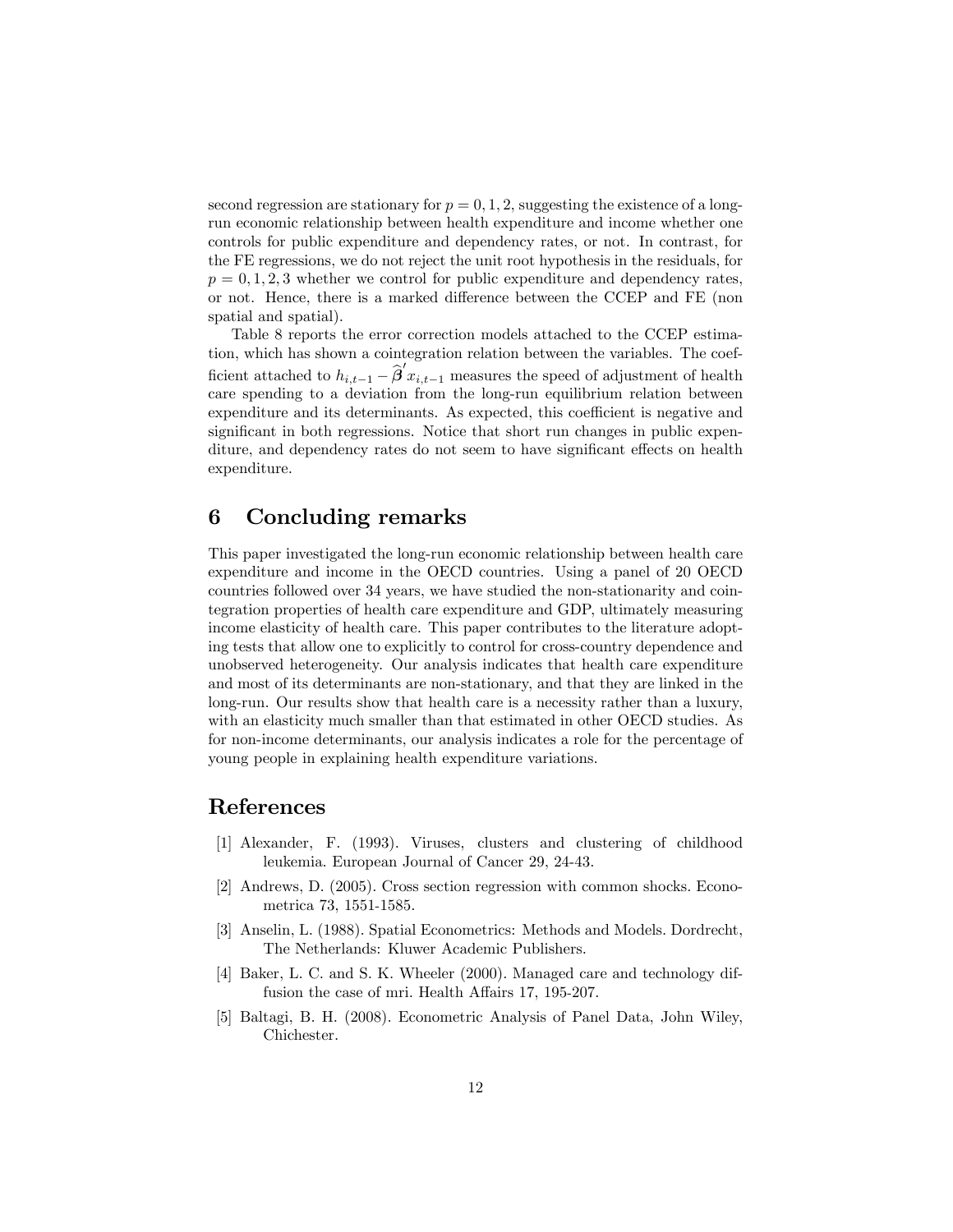- [6] Baltagi, B. H., G. Bresson, and A. Pirotte (2007). Panel unit root tests and spatial dependence. Journal of Applied Econometrics 22, 339-360
- [7] Baumol, W. J. (1967). Macroeconomics of unbalanced growth: the anatomy of urban crisis. American Economic Review 57, 415-426.
- [8] Berndt, E. R., Cutler, D. M., Frank, R. G., Griliches, Z., Newhouse, J. P., Triplett, J. E. (2000): Medical care prices and output, in: Culyer, A. J., Newhouse, J. P. (eds.): Handbook of Health Economics, Vol. 1A, Amsterdam: Elsevier.
- [9] Blomqvist, G. and R. A. L. Carter (1997). Is health care really a luxury? Journal of Health Economics 19, 207-229.
- [10] Breitung, J. (2000), The Local Power of Some Unit Root Tests for Panel Data, in B. Baltagi (ed.), Nonstationary Panels, Panel Cointegration, and Dynamic Panels, Advances in Econometrics,Vol. 15, JAI, Amsterdam, 161-178.
- [11] Carrion-i-Silvestre, J. L. (2005). Health care expenditure and gdp: Are they broken stationary? Journal of Health Economics 24, 839-854.
- [12] Chou, W. L. (2007). Explaining Chinaís regional health expenditures using lm-type unit root tests. Journal of Health Economics 26, 682-698.
- [13] Culyer, A. J. (1988). Health care expenditures in Canada: Myth and reality; past and future. Tax Paper n. 82, Canadian Tax Foundation.
- [14] Di Matteo, L. (2004). What drives provincial health expenditure? Canadian Tax Journal/Revue fiscale canadienne Canadian Tax Journal 52, 1102.
- [15] Di Matteo, L. (2003). The income elasticity of health care spending: A comparison of parametric and nonparametric approaches. The European Journal of Health Economics 4, 20-29.
- [16] Di Matteo, L. and R. Di Matteo (1998). Evidence on the determinants of canadian provincial government health expenditures: 1965-1991. Journal of Health Economics 17, 211-228.
- [17] Dregen, C. and H. E. Reimers (2005). Health care expenditures in OECD countries: a panel unit root and cointegration analysis. International Journal of Applied Econometrics and Quantitative Studies 2, 5-20. IZA Discussion Paper n. 1469.
- [18] Freeman, D. G. (2003). Is health care a necessity or a luxury? pooled estimates of income elasticity from us state-level data. Applied Economics 35, 495-502.
- [19] Frees, E. W. (1995). Assessing cross sectional correlation in panels. Journal of econometrics 69, 393-414.
- [20] Gatrell, A. and J. Whitelegg (1993). Incidence of childhood cancer in preston and south ribble. Environmental Epidemiology Research Unit, Lancaster University Research Report.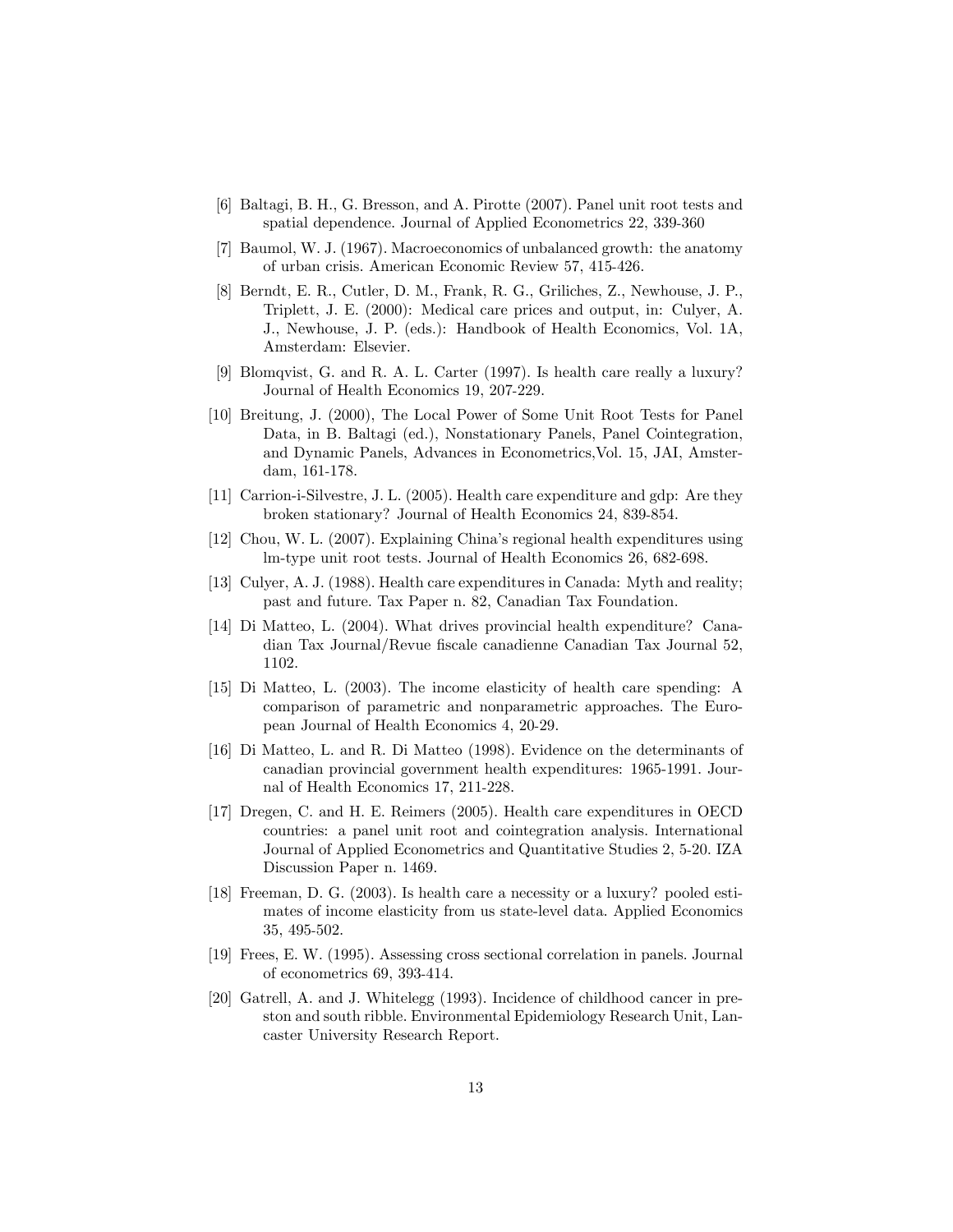- [21] Gerdtham, U. G. and M. Lothgren (2000). On stationarity and cointegration of international health expenditure and gdp. Journal of Health Economics 19, 461-475.
- [22] Gerdtham, U. G. and M. Lothgren (2002). New panel results on cointegration of international health expenditure and gdp. Applied Economics 13, 1679-1686.
- [23] Gerdtham, U. G., J. Sogaard, F. Andersson, and B. Jonsson (1992). An econometric analysis of health care expenditure: A cross-section study of the OECD countries. Journal of Health Economics 11, 63-84.
- [24] Grossman, M. (1972). On the concept of health capital and the demand for health. Journal of Political Economy 80, 223-255.
- [25] Hadri, K. (2000), Testing for Stationarity in Heterogeneous Panel Data, Econometrics Journal, 3, 148-161.
- [26] Hansen, P. and A. King (1996). The determinants of health care expenditure: A cointegration approach. Journal of Health Economics 15, 127- 137.
- [27] Haining, R. (2003) Spatial data analysis: Theory and practice, Cambridge University Press
- [28] Hartwig, J. (2008). What drives health care expenditure? Baumol's model of unbalanced growth revisited. Journal of Health Economics 27, 603- 623.
- [29] Hitiris, T. and J. Posnett (1992). The determinants and effects of health expenditure in developed countries. Journal of Health Economics 11, 173-181.
- [30] Hsiao, C. (2000). Comparing the performance of two indices for spatial model selection: application to two mortality data. Stat Med 19, 1915- 1930.
- [31] Im, K. S., M. H. Pesaran, and Y. Shin (2003). Testing for unit roots in heterogeneous panels. Journal of Econometrics 115, 53-74.
- [32] Jewell, T., J. Lee, M. Tieslau, and M. C. Strazicich (2003). Stationarity of heath expenditures and gdp: Evidence from panel unit root tests with heterogeneous structural breaks. Journal of Health Economics 22, 313-323.
- [33] Kelejian, H. H. and I. R. Prucha (2001). On the asymptotic distribution of the Moran i test with applications. Journal of Econometrics 104, 219-257.
- [34] Kleiman, E. (1974). The Determinants of National Outlay on Health. London: Macmillan.
- [35] Kwiatkowski, D. and P. Phillips (1992). Testing the null hypothesis of stationarity against the alternative of a unit root: How sure are we that economic time series have a unit root? Journal of Econometrics 54, 159-178.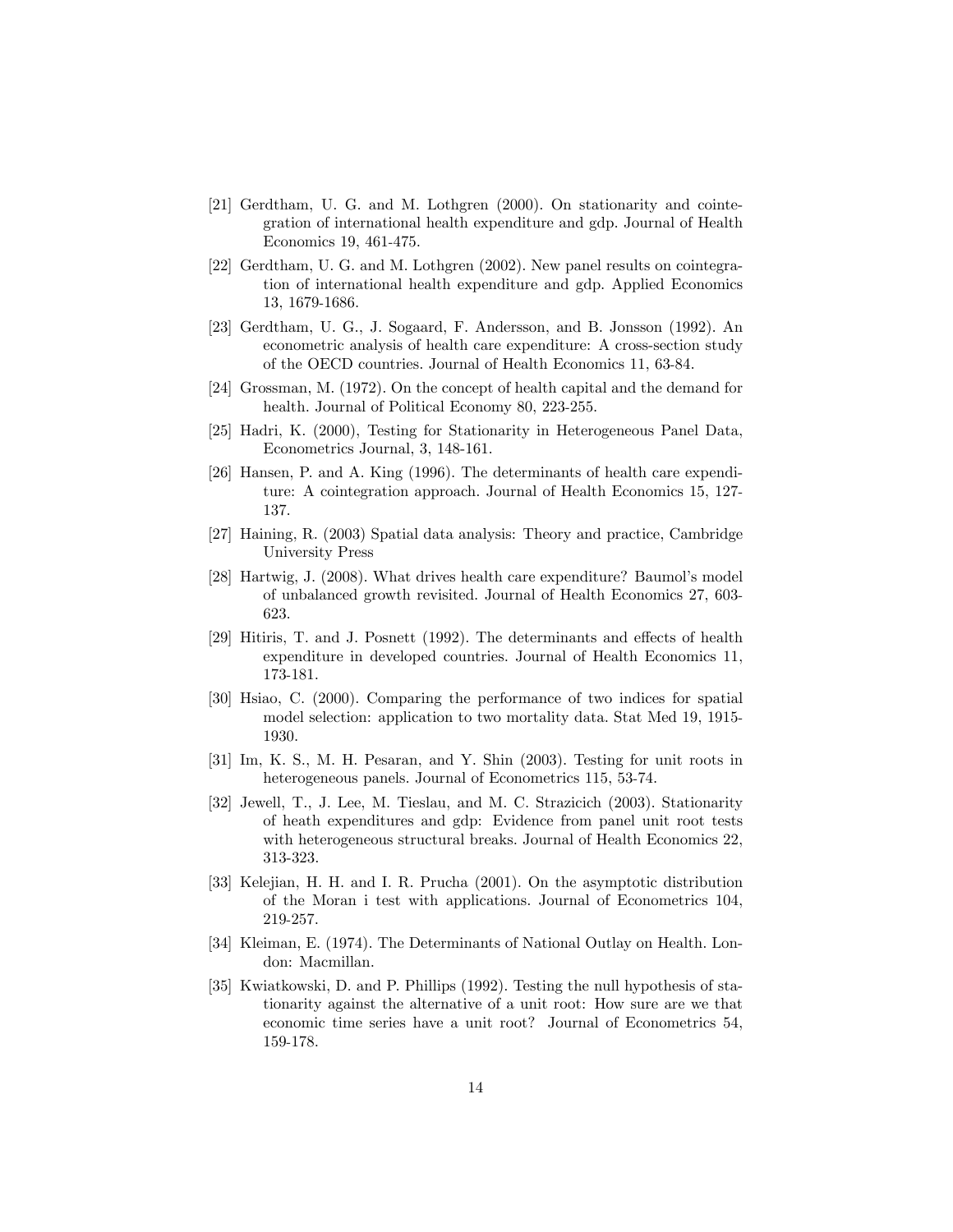- [36] Leu, R. R. (1986). Public and private health services: Comptementarities and conflicts, Chapter The public-private mix and international health care cost. Basil Blackwell, Oxford.
- [37] Levin, A., C. Lin, and C.J. Chu (2002), Unit Root Tests in Panel Data: Asymptotic and Finite-sample Properties, Journal of Econometrics, 108, 1-24.
- [38] Lorant, V., I. Thomas, and R. Tonglet (2001). Deprivation and mortality: the implications of spatial autocorrelation for health resources allocation. Soc Sci Med 53, 1711-1719.
- [39] Maddala, G.S., Wu, S., (1999). A comparative study of unit root tests with panel data and a new simple test. Oxford Bulletin of Economics and Statistics, Special Issue, 631-652.
- [40] McCoskey, S. K. and T. M. Selden (1998). Health care expenditure and gdp: panel data unit root test results. Journal of Health Economics 17, 369-376.
- [41] Moscone, F. and M. Knapp (2005). Exploring the spatial pattern of mental health expenditure. The Journal of Mental Health Policy and Economics 8, 205-217.
- [42] Moscone, F., M. Knapp, and E. Tosetti (2007). Mental health expenditure in England: a spatial panel approach. Journal of Health Economics 26, 842-864.
- [43] Murthy, N. R. V. and V. Ukpolo (1994). Aggregate health expenditure in the United States. Applied Economics 26, 797-802.
- [44] Newhouse, J. (1992). Medical care costs: How much welfare loss. Journal of Economic Perspective 6, 3-21.
- [45] Newhouse, J. P. (1977). Medical care expenditure: A cross-national survey. Journal of Human Resources 12, 115-125.
- [46] Okunade, A. A. and M. C. Karakus (2001). Unit root and cointegration tests: Time-series versus panel estimates for international health expenditure models. Applied Economics 33, 1131-1137.
- [47] Okunade, A. A., M. C. Karakus, and C. Okeke (2004). Determinants of health expenditure growth of the OECD countries: jackknife resampling plan estimates. Health Care Management Science 7, 173-183.
- [48] Okunade, A. A. and V. N. R. Murthy (2002). Technology as a 'major driver' of health care costs: a cointegration analysis of the Newhouse conjecture. Journal of Health Economics 21, 147-159.
- [49] Pesaran, M. H. (2006). Estimation and inference in large heterogenous panels with multifactor error structure. Econometrica 74, 967-1012.
- [50] Pesaran, M. H. (2007). A simple panel unit root test in the presence of cross section dependence. Journal of Applied Econometrics 22, 265-312.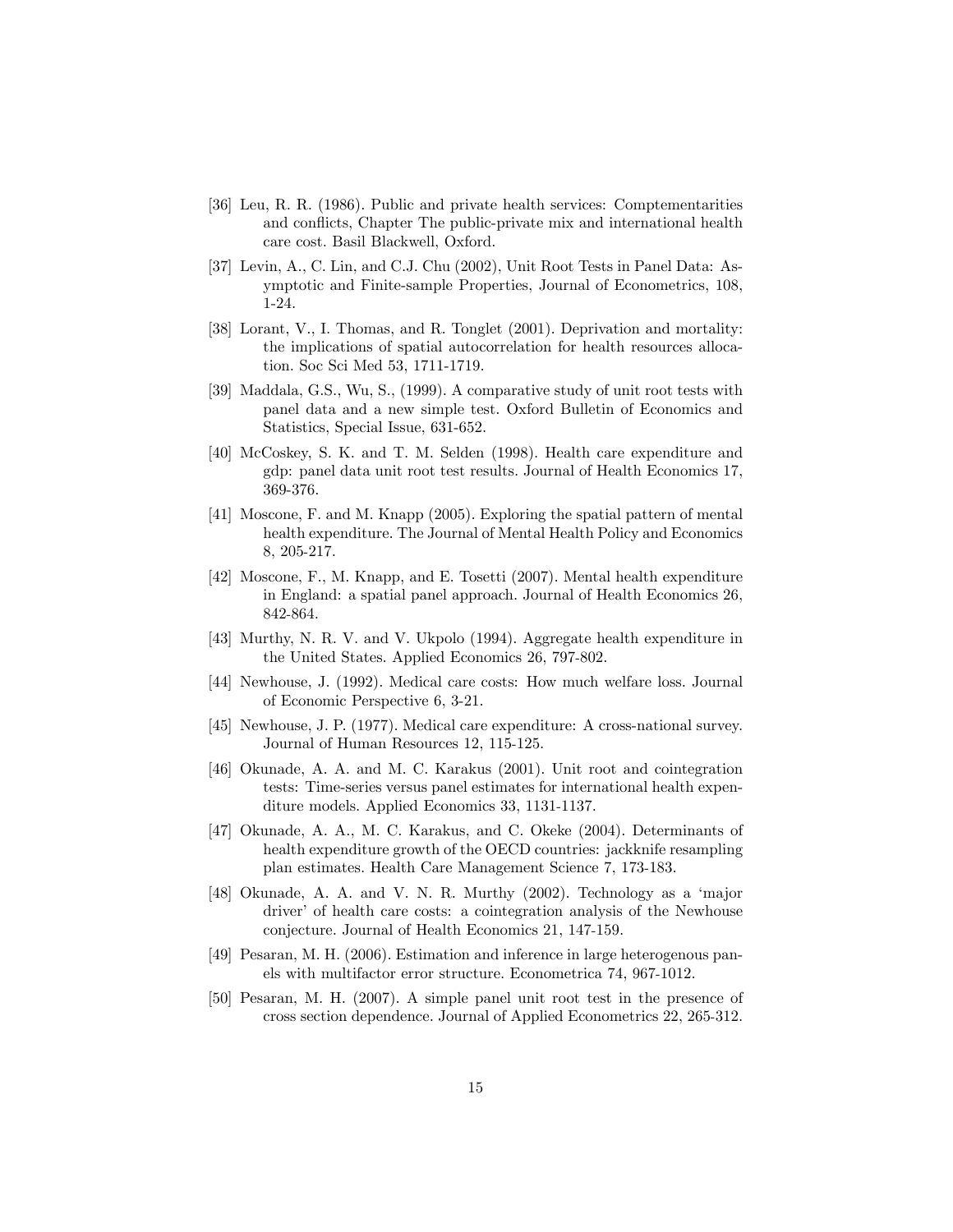- [51] Revelli, F. (2006). Performance rating and yardstick competition in social service provision. Journal of Public Economics 90, 459-475.
- [52] Skinner, J. S. and Staiger D. (2005) Technology Adoption from Hybrid Corn to Beta Blockers, NBER Working Paper No. W11251
- [53] Thouez, J., J. Emard, M. Beaupre, J. Latreille, and P. Ghadirian (1997). Space-time analysis of the incidence of cancer in certain sites of Quebec. Can J Public Health 88, 48-55.
- [54] Wang, Z. and A. J. Rettenmaier (2006). A note on cointegration of health expenditure and income. Health Economics 16, 559-578.
- [55] Weil, T. P. (1995). Comparisons of medical technology in canadian, german, and us hospitals. Hospital & Health Services Administration 40, 524- 533.
- [56] Wilson, R. M. (1999). Medical care expenditures and gdp growth in OECD nations. American Association of Behavioral and Social Sciences Journal 2, 159-171.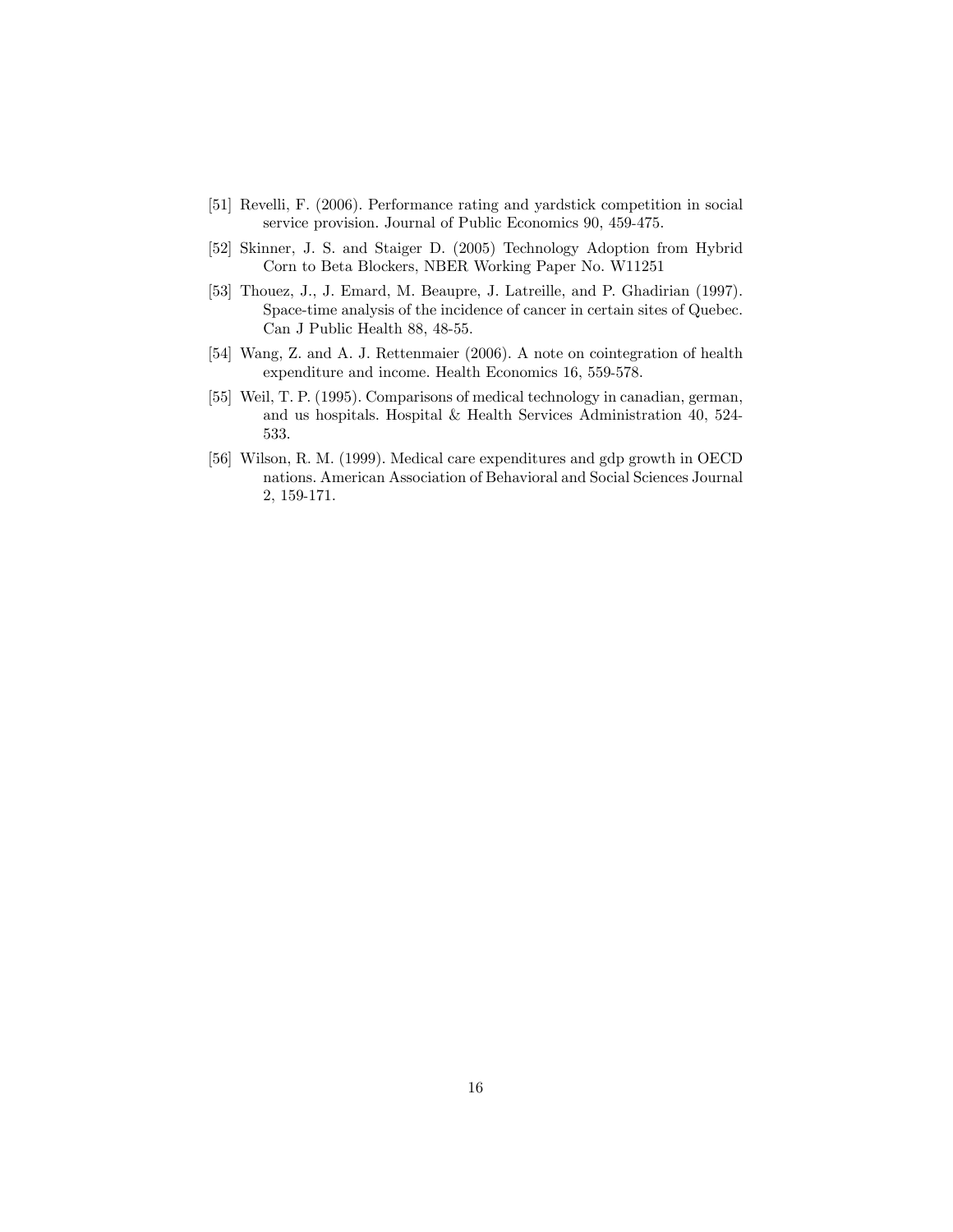Table 1: Description of the variables

| Variable     | Description                   |    |    |
|--------------|-------------------------------|----|----|
| $h_{it}$     | Per-capita health expenditure | 20 | 34 |
| $y_{it}$     | Per-capita GDP                | 20 | 34 |
| $Publ_{it}$  | % government expenditure      | 17 | 34 |
| $Old_{it}$   | Dependency rate, old people   | 19 | 34 |
| $Young_{it}$ | Dependency rate, young people | 19 | 34 |

Table 2: Cross section dependence in the first differences of the logarithm of all variables

|                     |       | $CD_{LM}$  |           |
|---------------------|-------|------------|-----------|
|                     |       |            |           |
| $\Delta h_{it}$     | 0.483 | 73.843*    | 24.490*   |
| $\Delta y_{it}$     | 0.552 | 97.273*    | 29.432*   |
| $\Delta Publ_{it}$  | 0.092 | $2.854*$   | 16.748*   |
| $\Delta Old_{it}$   | 0.184 | 28.826*    | 11.270*   |
| $\Delta Young_{it}$ | 0.296 | $104.399*$ | $20.062*$ |

Notes:  $\bar{\rho}$ ,  $CD_{LM}$  and I are computed as in (11), (12), and (13), respectively.

All variables (expressed in first differences) have been regressed on a country-specific intercept.

"\*" indicates that the coefficient is significant at the  $5\%$  level

Table 3: Im Pesaran and Shin and Breitung panel unit root tests

|              |                | IPS $W_{\text{thar}}$ | Breitung t-stat     |
|--------------|----------------|-----------------------|---------------------|
|              | Intercept only | Intercept and trend   | Intercept and trend |
| $h_{it}$     | $-5.456*$      | $-4.017*$             | 1.841               |
| $y_{it}$     | $-6.793*$      | $-0.079$              | 3.797               |
| $Publ_{it}$  | $-1.599$       | $-1.929*$             | $-0.624$            |
| $Young_{it}$ | $-6.925*$      | $-7.822*$             | $-1.107$            |
| $Old_{it}$   | 0.086          | $-1.276$              | 0.580               |

Notes:  $"$  indicates that the test is significant at the 5% level.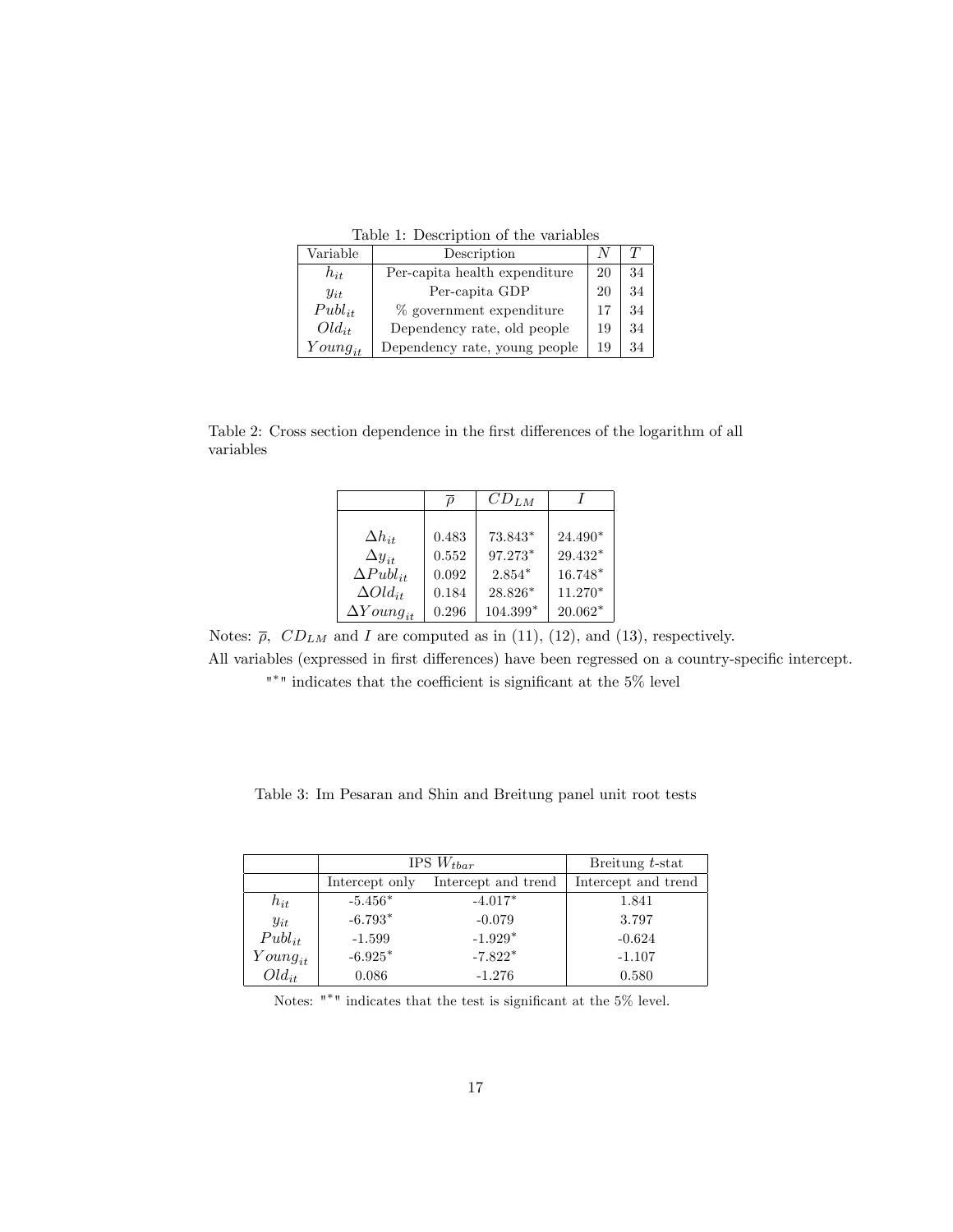|                     |           |                             | number of lags |            |
|---------------------|-----------|-----------------------------|----------------|------------|
|                     | $\theta$  | 1                           | 2              | 3          |
|                     |           | With an intercept only      |                |            |
| $h_{it}$            | $-2.190*$ | $-1.927$                    | $-1.986$       | $-2.211*$  |
| $y_{it}$            | $-1.455$  | $-1.791$                    | $-1.459$       | $-1.616$   |
| $Publ_{it}$         | $-1.752$  | $-1.850$                    | $-1.925$       | $-1.862$   |
| $Young_{it}$        | $-1.760$  | $-2.442*$                   | $-1.912$       | $-2.098$   |
| $Old_{it}$          | $-1.367$  | $-1.802$                    | $-2.005$       | $-1.919$   |
| $\Delta h_{it}$     | $-4.822*$ | $-3.774*$                   | $-2.942*$      | $-2.510*$  |
| $\Delta y_{it}$     | $-4.733*$ | $-3.984*$                   | $-2.889*$      | $-2.504*$  |
| $\Delta Publ_{it}$  | $-5.334*$ | $-3.646*$                   | $-2.950*$      | $-2.796$ * |
| $\Delta Young_{it}$ | $-2.718*$ | $-2.216*$                   | $-1.982$       | $-2.048$   |
| $\Delta Old_{it}$   | $-2.616*$ | $-1.997$                    | $-1.697$       | $-1.706$   |
|                     |           | With an intercept and trend |                |            |
| $h_{it}$            | $-2.750*$ | $-2.516$                    | $-2.437$       | $-2.399$   |
| $y_{it}$            | $-2.375$  | $-2.918*$                   | $-2.365$       | $-2.510$   |
| $Publ_{it}$         | 2.295     | $-2.134$                    | $-2.150$       | $-2.383$   |
| $Young_{it}$        | $-1.824$  | $-2.285$                    | $-2.110$       | $-2.199$   |
| $Old_{it}$          | $-1.070$  | $-1.767$                    | $-1.968$       | $-2.003$   |

Table 4: CIPS panel unit roots tests statistics

Notes:  $"$  indicates that the test is significant at the 5% level.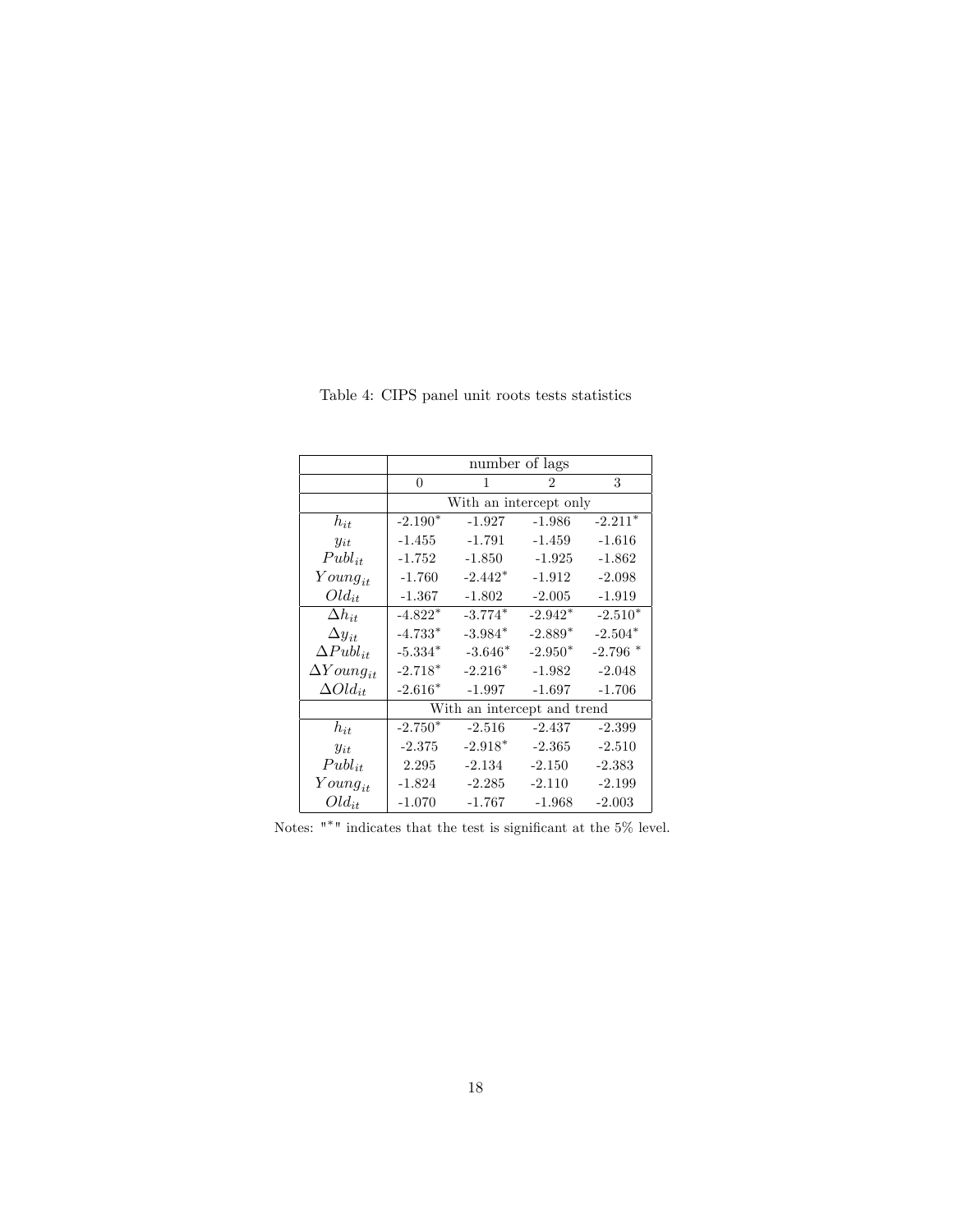| Country                                                       |                                        | $h_{it}$                         |                |          |          |                |          |           |              | $Publ_{it}$              |          |          |
|---------------------------------------------------------------|----------------------------------------|----------------------------------|----------------|----------|----------|----------------|----------|-----------|--------------|--------------------------|----------|----------|
| Excluded                                                      |                                        | Number of lags                   |                |          |          | Number of lags |          |           |              | Number of lags           |          |          |
|                                                               |                                        | $\overline{\phantom{0}}$         | $\mathfrak{g}$ |          | $\circ$  |                | 2        |           | $\circ$      | $\overline{\phantom{0}}$ | $\sim$   | S        |
| Australia                                                     | $-2.767*$                              | $-2.468$                         | $-2.398$       | $-2.411$ | $-2.306$ | $-2.910*$      | $-2.311$ | $-2.507$  | $-2.394$     | $-2.179$                 | $-2.019$ | $-2.014$ |
| Austria                                                       | $-2.778*$                              | $-2.536$                         | $-2.417$       | $-2.313$ | $-2.364$ | $-2.957$ *     | $-2.396$ | $-2.528$  | $-2.371$     | $-2.092$                 | $-2.098$ | $-2.341$ |
| Belgium                                                       |                                        | $-2.524$                         | $-2.406$       | $-2.338$ | $-2.397$ | $-2.984*$      | $-2.357$ | $-2.529$  |              |                          |          |          |
| Canada                                                        | $-2.770*$<br>$-2.743*$                 | $-2.544$                         | $-2.466$       | $-2.452$ | $-2.332$ | $-2.928*$      | $-2.352$ | $-2.539$  | $-2.267$     | $-2.140$                 | $-2.115$ | $-2.377$ |
| Denmark                                                       | $-2.752$ <sup>*</sup>                  | $-2.535$                         | $-2.462$       | $-2.398$ | $-2.368$ | $-2.878*$      | $-2.329$ | $-2.446$  | $-2.280$     | $-2.143$                 | $-2.219$ | $-2.446$ |
| Finland                                                       |                                        | $-2.544$                         | $-2.485$       | $-2.428$ | $-2.371$ | $-2.884*$      | $-2.369$ | $-2.466$  | $-2.267$     | $-2.149$                 | $-2.123$ | $-2.329$ |
| Germany                                                       | $-2.768*$                              | $-2.504$                         | $-2.411$       | $-2.370$ | $-2.185$ | $-2.819*$      | $-2.298$ | $-2.487$  | $-2.399$     | $-2.217$                 | $-2.230$ | $-2.461$ |
| Iceland                                                       |                                        | $-2.488$                         | $-2.497$       | $-2.483$ | $-2.330$ | $-2.837*$      | $-2.336$ | $-2.504$  | $-1.988$     | $-2.014$                 | $-2.016$ | $-2.437$ |
| Ireland                                                       |                                        | $-2.569$                         | $-2.431$       | $-2.416$ | $-2.377$ | $-2.877*$      | $-2.300$ | $-2.366$  | $-2.352$     | $-2.133$                 | $-2.211$ | $-2.419$ |
| Japan                                                         | $-2.770^*$<br>$-2.768^*$<br>$-2.796^*$ | $-2.487$                         | $-2.401$       | $-2.327$ | $-2.456$ | $-3.059*$      | $-2.477$ | $-2.588$  | $-2.298$     | $-2.212$                 | $-2.216$ | $-2.360$ |
| Luxembourg                                                    | $-2.813*$                              | $-2.510$                         | $-2.404$       | $-2.437$ | $-2.458$ | $-3.009*$      | $-2.455$ | $-2.622$  | $-2.293$     | $-2.152$                 | $-2.169$ | $-2.414$ |
| Netherland                                                    | $-2.624$                               | $-2.533$                         | $-2.427$       | $-2.318$ | $-2.397$ | $-2.851*$      | $-2.336$ | $-2.485$  | $-2.424$     | $-2.267$                 | $-2.273$ | $-2.584$ |
| New Zeland                                                    | $-2.716*$                              | $-2.438$                         | $-2.364$       | $-2.294$ | $-2.367$ | $-2.868*$      | $-2.286$ | $-2.397$  | $-2.348$     | $-2.115$                 | $-2.097$ | $-2.450$ |
| Norway                                                        | $-2.742*$                              | $-2.559$                         | $-2.481$       | $-2.508$ | $-2.324$ | $-2.807*$      | $-2.347$ | $-2.469$  | $-2.219$     | $-2.082$                 | $-2.073$ | $-2.223$ |
| Portugal                                                      | $-2.627$                               | $-2.464$                         | $-2.509$       | $-2.480$ | $-2.568$ | $-3.093*$      | $-2.538$ | $-2.676*$ | $-2.326$     | $-2.055$                 | $-2.260$ | $-1.938$ |
| Spain                                                         | $-2.810*$                              | $-2.540$                         | $-2.397$       | $-2.402$ | $-2.361$ | $-2.879*$      | $-2.343$ | $-2.522$  | $-2.249$     | $-2.029$                 | $-2.128$ | $-2.465$ |
| Sweden                                                        | $-2.813*$                              | $-2.561$                         | $-2.493$       | $-2.448$ | $-2.348$ | $-2.871*$      | $-2.400$ | $-2.514$  | $\mathbf{I}$ | ï                        |          |          |
| Switzerland                                                   | $-2.762*$                              | $-2.546$                         | $-2.519$       | $-2.465$ | $-2.455$ | $-3.033*$      | $-2.445$ | $-2.591$  |              |                          |          |          |
| United Kingdom                                                | $-2.717*$                              | $-2.472$                         | $-2.309$       | $-2.332$ | $-2.343$ | $-2.888*$      | 2.328    | $-2.528$  | $-2.403$     | $-2.172$                 | $-2.175$ | $-2.365$ |
| United States                                                 | $-2.703*$                              | $-2.559$                         | $-2.491$       | $-2.426$ | $-2.374$ | $-2.875*$      | $-2.306$ | $-2.509$  | $-2.424$     | $-2.199$                 | $-2.241$ | $-2.363$ |
| Notes: we only report                                         |                                        | the intercept and the trend case |                |          |          |                |          |           |              |                          |          |          |
| "*" indicates that the test is significant at the $5\%$ level |                                        |                                  |                |          |          |                |          |           |              |                          |          |          |

Table 5: Sensitivity analysis: CIPS panel unit roots tests Table 5: Sensitivity analysis: CIPS panel unit roots tests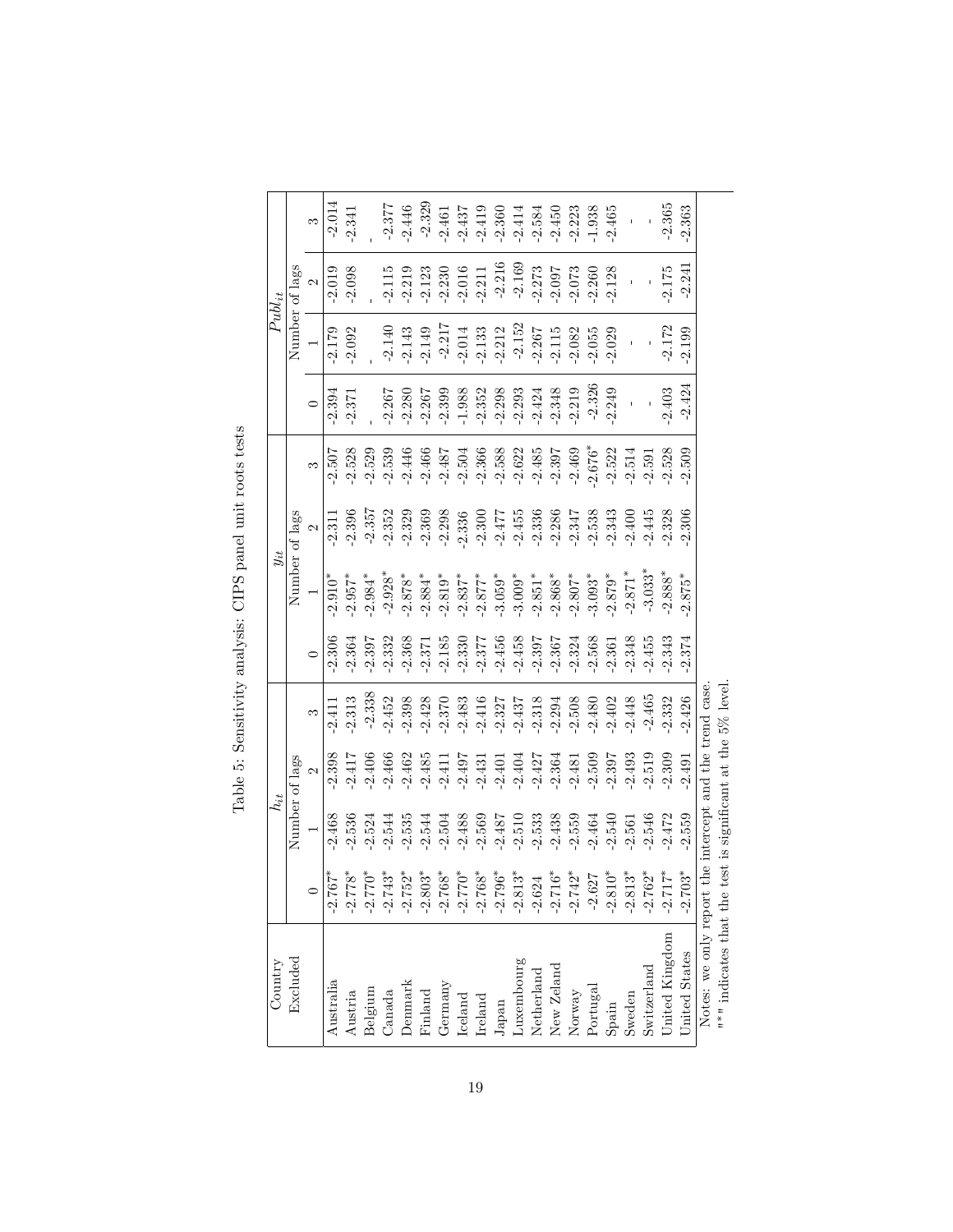

Figure 1: Kernel density of country-specific OLS and CCE income elasticities at the beginning and at the end of the sample period.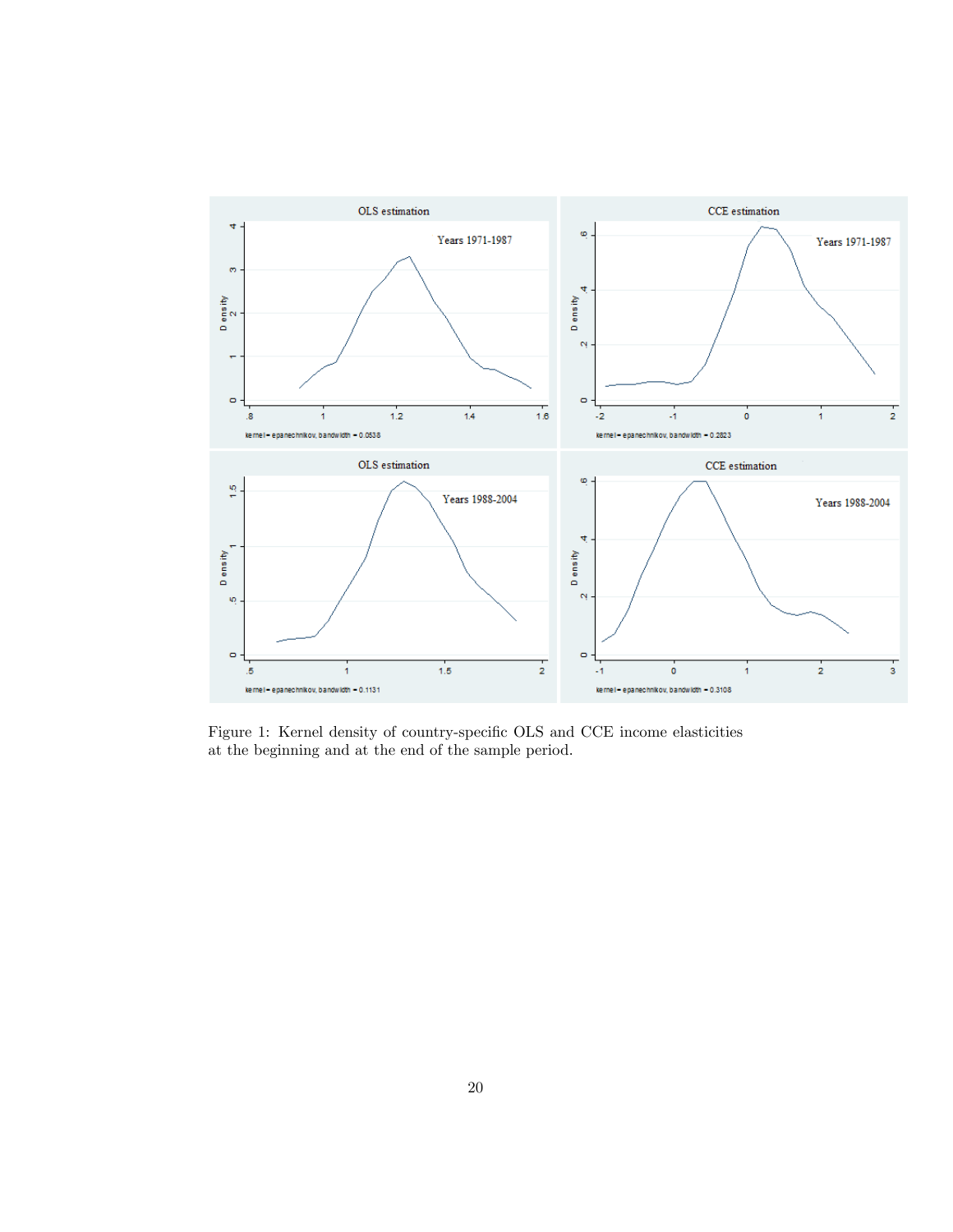|                                                     |           |          | Panel A   |                  |           |             |
|-----------------------------------------------------|-----------|----------|-----------|------------------|-----------|-------------|
|                                                     |           | (I): FE  |           | (II) Spatial MLE |           | (III) CCEP  |
|                                                     |           |          |           |                  |           |             |
|                                                     | Coeff.    | Std.err. | Coeff.    | Std.err.         | Coeff.    | Std.err.    |
| $y_{it}$                                            | $0.899*$  | 0.044    | $0.896*$  | 0.044            | $0.674*$  | 0.059       |
| δ                                                   |           |          | $-0.350*$ | 0.110            |           |             |
| CD statistics <sup><math>(\S)</math></sup>          |           |          |           |                  |           |             |
| $CD_{LM}$                                           | 80.877*   |          | 80.696*   |                  | 88.034*   |             |
| Ι                                                   | $-0.996$  |          | $-1.059$  |                  | $-1.097$  |             |
|                                                     |           |          |           | Panel B          |           |             |
|                                                     |           | (I): FE  | (III)     | Spatial MLE      |           | (III): CCEP |
|                                                     |           |          |           |                  |           |             |
|                                                     | Coeff.    | Std.err. | Coeff.    | Std.err.         | Coeff.    | Std.err.    |
| $y_{it}$                                            | $0.867*$  | 0.047    | $0.854*$  | 0.046            | $0.446*$  | 0.088       |
| $Publ_{it}$                                         | 0.083     | 0.090    | 0.034     | 0.091            | 0.202     | 0.126       |
| $Old_{it}$                                          | 0.094     | 0.051    | $0.133*$  | 0.050            | $-0.150$  | 0.146       |
| $Young_{it}$                                        | $0.200*$  | 0.053    | $0.183*$  | 0.052            | $0.264*$  | 0.125       |
| $\delta$                                            |           |          | $-0.417*$ | 0.116            |           |             |
| CD statistics <sup><math>\$\binom{\\$}</math></sup> |           |          |           |                  |           |             |
| $CD_{LM}$                                           | $48.693*$ |          | 51.198*   |                  | $60.086*$ |             |
| I                                                   | $-3.833*$ |          | $-4.145*$ |                  | $-4.371*$ |             |

Table 6: Estimation results: the determinants of health expenditure

The superscript "\*" indicates that the coefficient is significant at the  $5\%$  level.  $^{(\S)}$ : The CD statistics are computed on  $\hat{e}_{it} = h_{it} - \hat{\alpha}_i - \hat{d}_t - \hat{\boldsymbol{\beta}}'\mathbf{x}_{it}.$